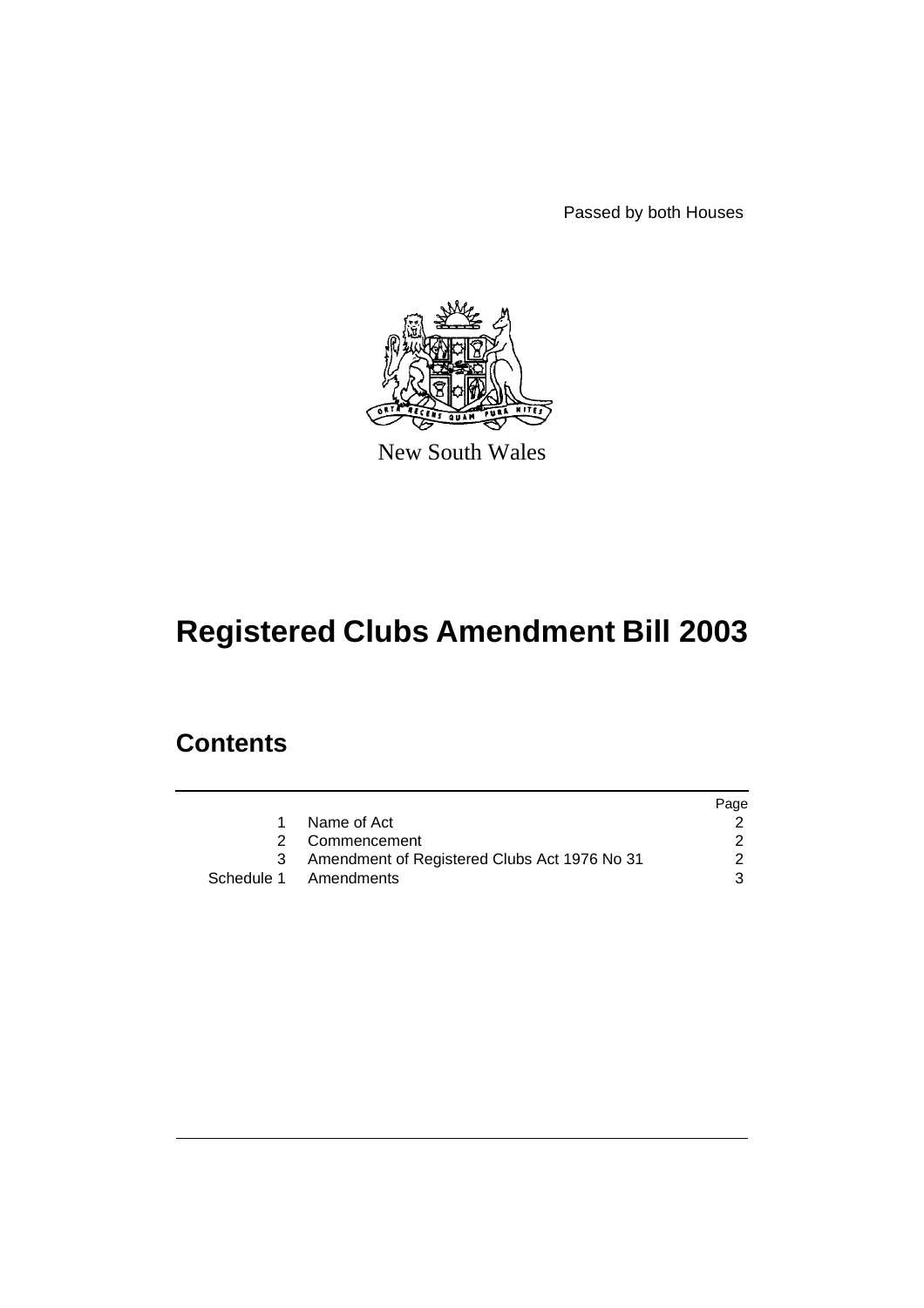*I certify that this PUBLIC BILL, which originated in the LEGISLATIVE ASSEMBLY, has finally passed the LEGISLATIVE COUNCIL and the LEGISLATIVE ASSEMBLY of NEW SOUTH WALES.*

> *Clerk of the Legislative Assembly. Legislative Assembly, Sydney, , 2003*



New South Wales

# **Registered Clubs Amendment Bill 2003**

Act No , 2003

An Act to amend the *Registered Clubs Act 1976* in relation to the accountability of registered clubs, the appointment of managers for premises of registered clubs, and for other purposes.

*I have examined this Bill, and find it to correspond in all respects with the Bill as finally passed by both Houses.*

*Chairman of Committees of the Legislative Assembly.*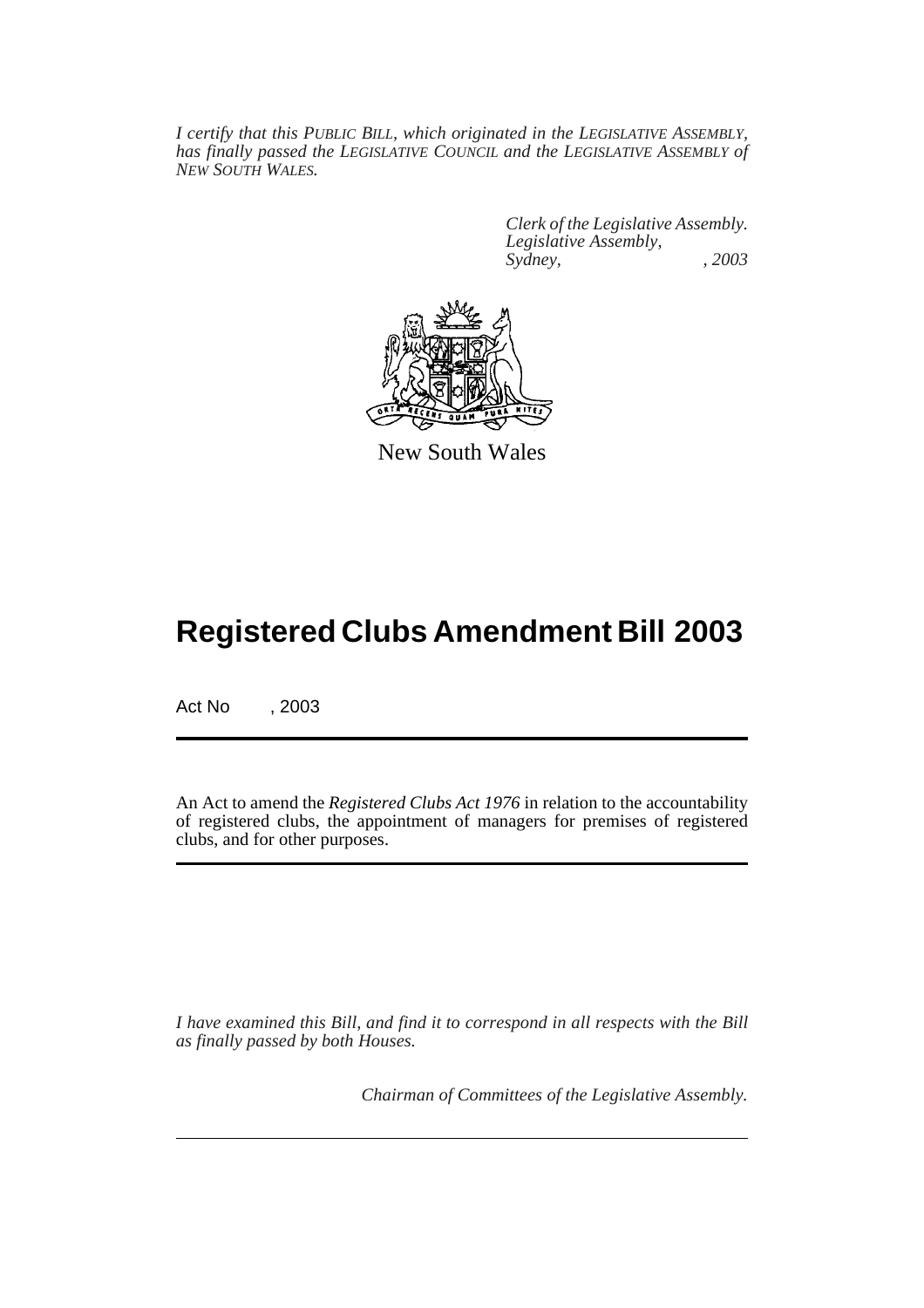# **The Legislature of New South Wales enacts:**

# **1 Name of Act**

This Act is the *Registered Clubs Amendment Act 2003*.

## **2 Commencement**

This Act commences on a day or days to be appointed by proclamation.

# **3 Amendment of Registered Clubs Act 1976 No 31**

The *Registered Clubs Act 1976* is amended as set out in Schedule 1.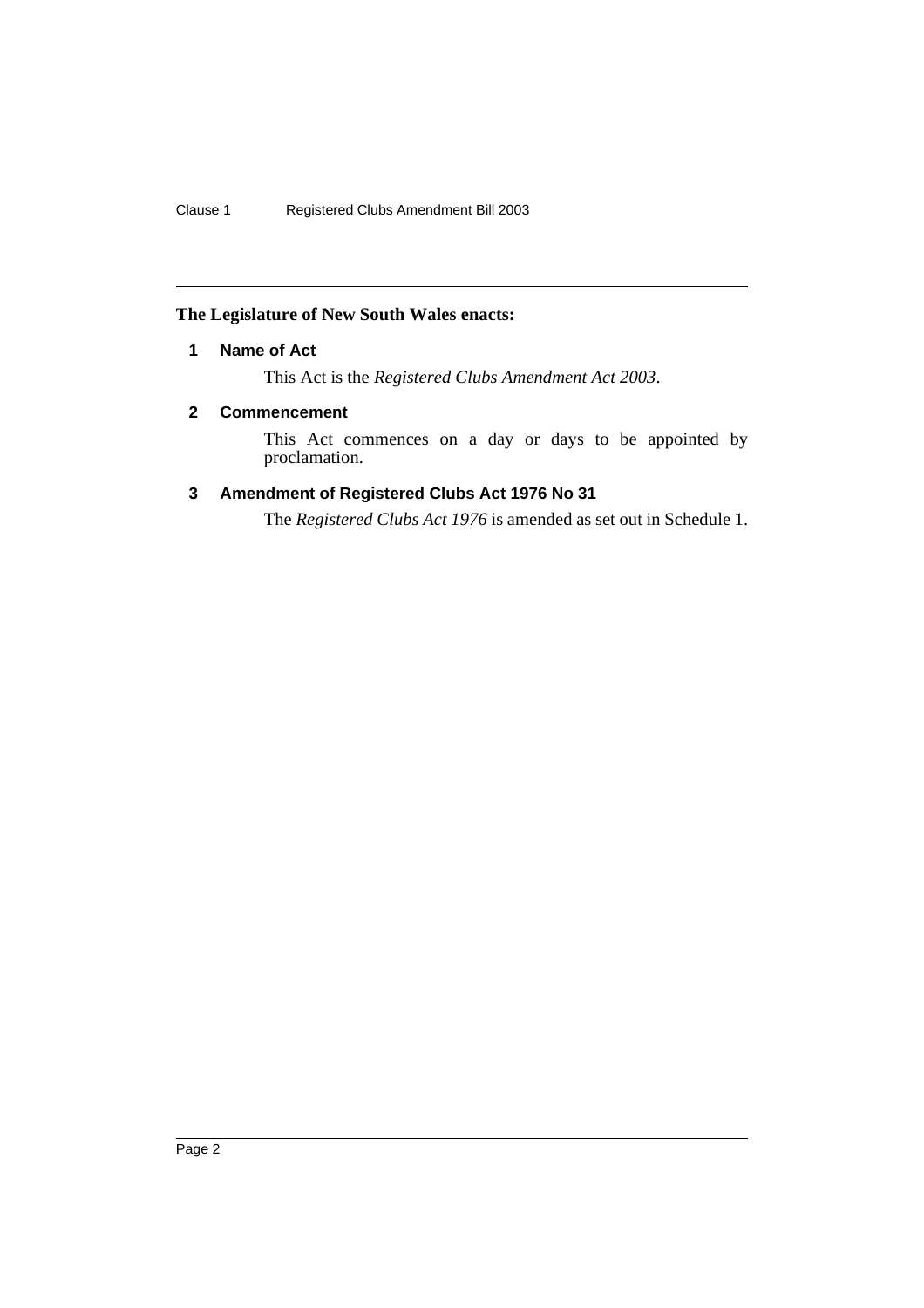Amendments **Amendments** Schedule 1

# **Schedule 1 Amendments**

(Section 3)

## **[1] Section 10 Requirements to be met by clubs**

Omit section 10 (1) (m). Insert instead:

(m) The club must comply with any requirements imposed on the club by Part 4A.

# **[2] Sections 34A–34E**

Insert after section 34:

## **34A Appointment of managers**

(1) A registered club that has more than one set of premises must appoint a different manager, approved by the Board under section 34C, for each set of premises of the club at which the secretary of the club is not in attendance.

- (2) Subsection (1) does not apply:
	- (a) to premises of a registered club if the club has 2 sets of premises only and the premises concerned:
		- (i) are within 10 kilometres of the other premises of the club in a case where the main premises of the club are situated in the metropolitan area (as defined in section 17AC  $(1)$  or are within 50 kilometres of the other premises of the club in a case where the main premises of the club are not situated in the metropolitan area, or
		- (ii) are staffed by less than 5 full-time employees, or
	- (b) in such other circumstances as are prescribed by the regulations.
- (3) Despite subsection (1), a registered club may appoint a person to act as a manager of any premises of the club for the purposes of that subsection even though the person has not been approved by the Board if the club has applied to the Board for the approval of the person to be appointed manager and the appointment complies with the requirements of section  $34\hat{B}(1)$  (b) and (c).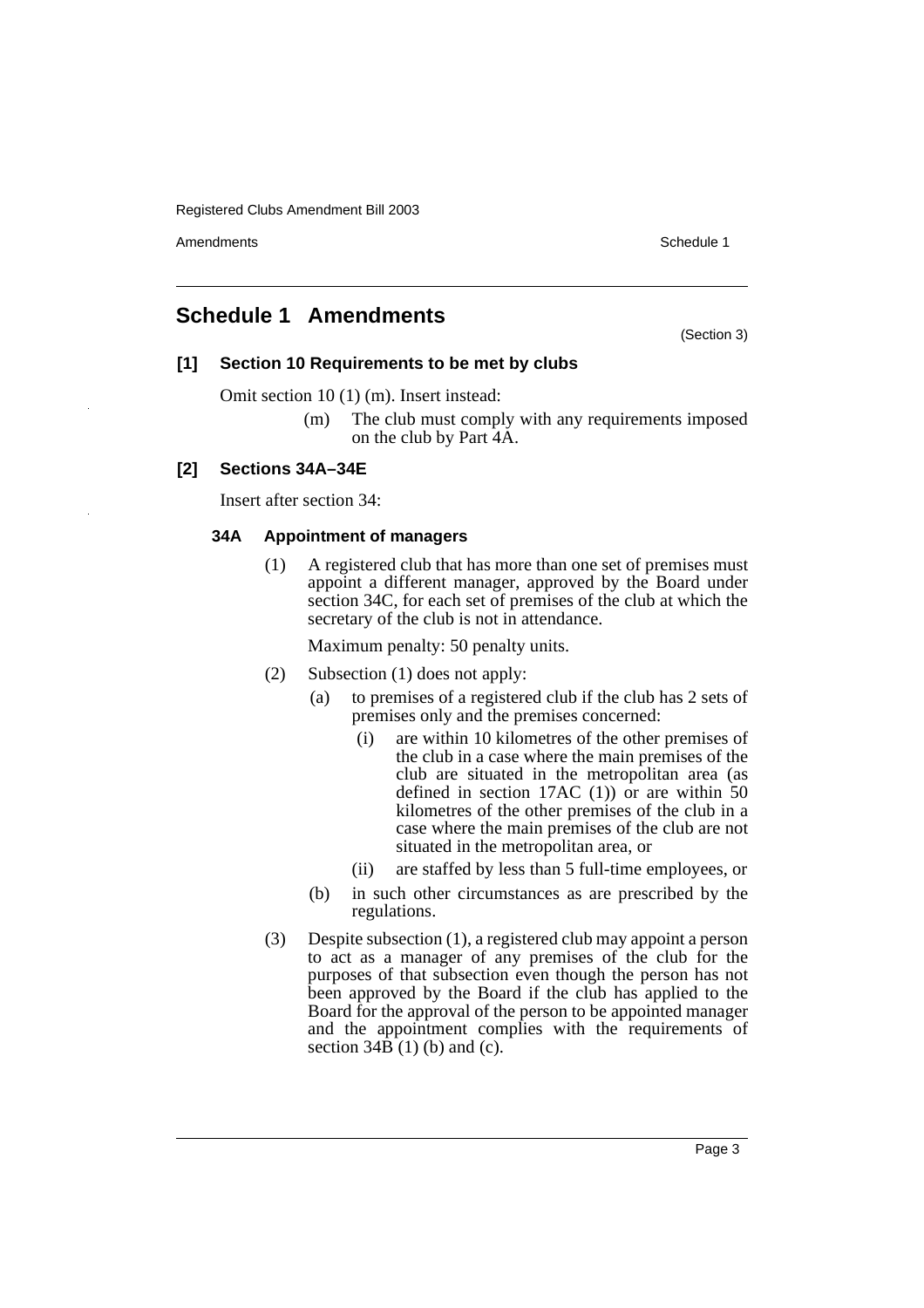Schedule 1 Amendments

(4) A person's authorisation to be appointed under subsection (3) to act as manager of a registered club expires on the determination by the Board of the relevant application for approval.

#### **34B Restrictions on who may be appointed as manager**

- (1) The following restrictions apply to the appointment of a manager of any premises of a registered club:
	- (a) A person may not be appointed as the manager of premises unless the person is approved by the Board to manage the premises or premises of the class concerned.
	- (b) Only a natural person may be appointed to manage the premises.
	- (c) A person cannot be appointed as manager of the premises if at the time of the appointment he or she already holds an appointment as manager of premises of another registered club.
- (2) Subject to section 34A (3), an appointment in contravention of this section is void for the purposes of section 34A.

## **34C Board approval of manager**

- (1) An application for the Board's approval of a person to manage any premises of a registered club is to be made in the form approved by the Board.
- (2) The Board is not to give its approval unless it is satisfied that the person concerned:
	- (a) is a fit and proper person to manage the premises, and
	- (b) understands his or her responsibilities in relation to, and is capable of implementing, practices in place at the premises for ensuring the responsible sale, supply and service of liquor and the prevention of intoxication, and
	- (c) understands his or her responsibilities under the *Gaming Machines Act 2001* in relation to the conduct of gambling on the premises.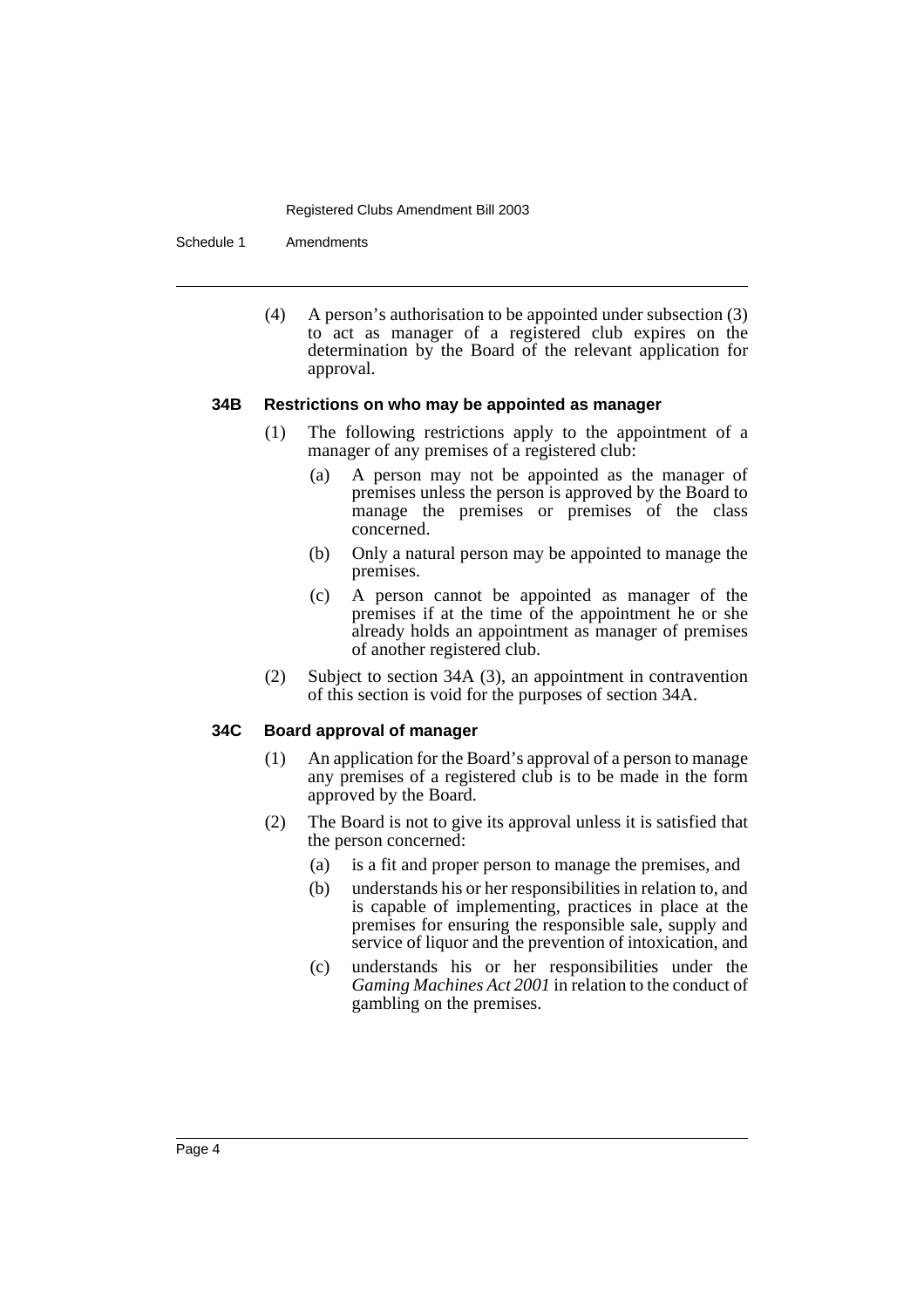Amendments **Amendments** Schedule 1

- (3) If the Board is satisfied on the information before it that there is nothing that might preclude it from giving its approval, but requires more information before making a final decision, the Board may give a provisional approval of the person to be such a manager.
- (4) A provisional approval is sufficient to authorise the appointment of the person, in accordance with section 34A, as manager of the premises concerned for a period specified by the Board. Any such appointment lapses, however, unless the Board confirms its approval within that period (or within such extension of that period as the Board may allow).
- (5) An approval or provisional approval may be given so as to apply in relation to particular premises, to all premises of a specified class or to all premises of all registered clubs, as the Board thinks fit.

#### **34D How appointments are made and revoked**

(1) A registered club must give the Board notice of the appointment of a person as manager of any premises of the club.

- (2) The appointment of a manager is not in force until the registered club has given the Board notice of the appointment as required by this section, accompanied by the declaration referred to in subsection (5) (b).
- (3) The appointment of a manager is revoked by the registered club giving notice under this section of the appointment of a new manager or by the registered club or manager giving the Board notice of the manager's ceasing to act as manager.
- (4) A notice of appointment of or of ceasing to act as manager may specify a day that is later than the day the notice is given as the day the notice is to take effect, and the notice takes effect accordingly.
- (5) A notice under this section:
	- (a) must be completed in writing in the form approved by the Board, and
	- (b) must be accompanied by a declaration in writing, in a form approved by the Board, of the person to be appointed as manager of the premises concerned: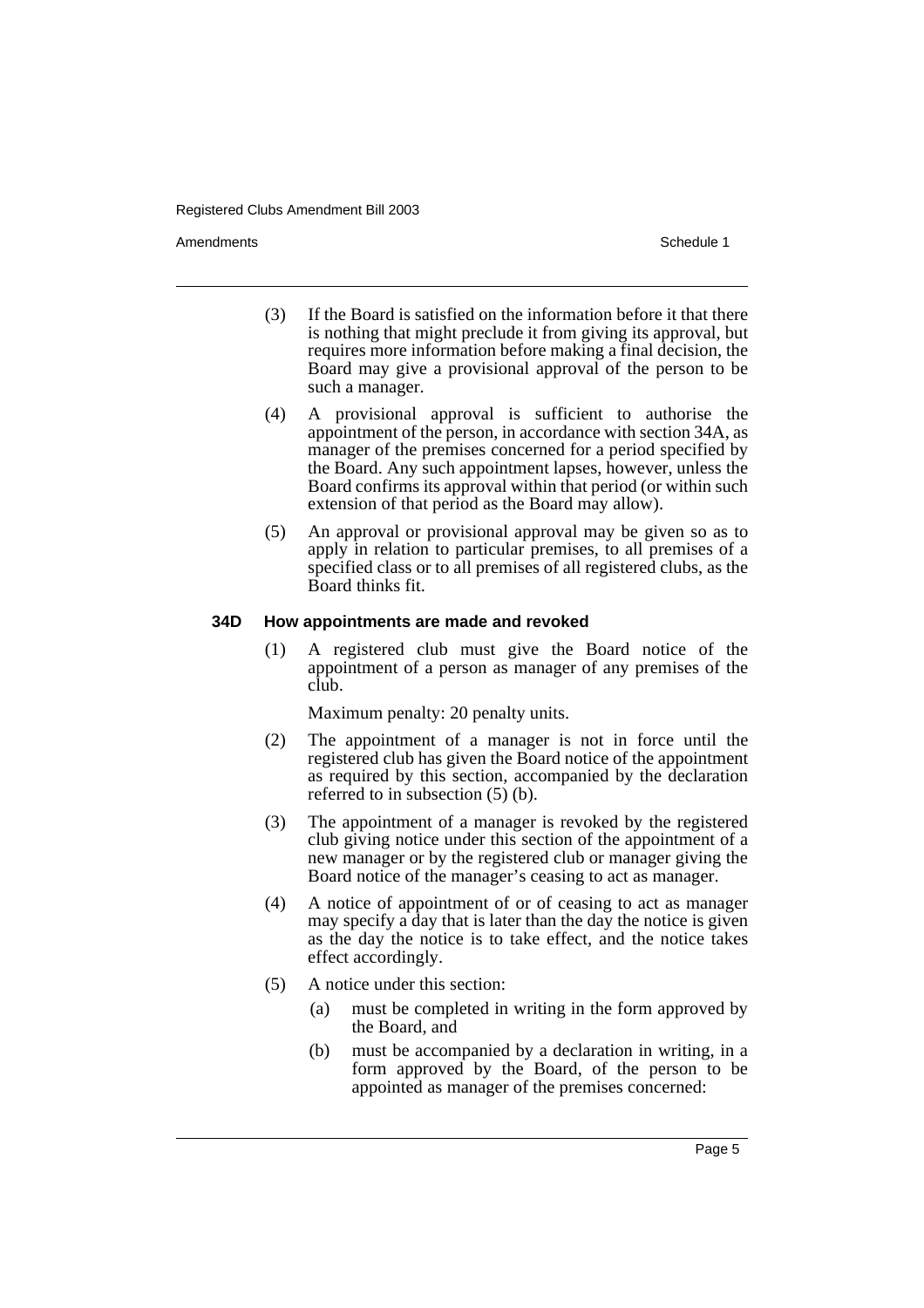Schedule 1 Amendments

- (i) signifying his or her acceptance of the appointment, and
- (ii) certifying such matters as the form of notice may require (including matters relating to the person's responsibilities in relation to, and capacity to implement, practices in place at the premises for ensuring the responsible sale, supply and service of liquor, and the prevention of intoxication, on the premises and the responsible conduct of gambling on the premises).
- (6) This section also applies to the appointment of a person to act as manager under section 34A (3).

#### **34E Responsibilities and liabilities of managers of premises of registered clubs**

- (1) A person appointed as manager of any premises of a registered club is responsible at all times for the personal supervision and management of the conduct of the business of the club at those premises in accordance with this Act and the *Gaming Machines Act 2001*, including ensuring that the following conditions are complied with:
	- (a) any condition on the certificate of registration of the club in so far as it relates to those premises,
	- (b) any condition on the registered club's authorisation to keep or dispose of gaming machines under the *Gaming Machines Act 2001*.
- (2) If an element of an offence under a relevant management provision is an act or omission by a secretary of a registered club in relation to any premises of the club, a person who is manager of those premises is, while responsible under subsection (1), responsible in respect of the offence as though that person were also the secretary and is liable for the offence accordingly.
- (3) This section does not affect any liability of a secretary for a contravention by the secretary of a provision of this Act or the *Gaming Machines Act 2001*.
- (4) In sections 17, 33A, 35 and 35A, a reference to the secretary of a registered club or a person who was the secretary of a registered club includes a reference to a person appointed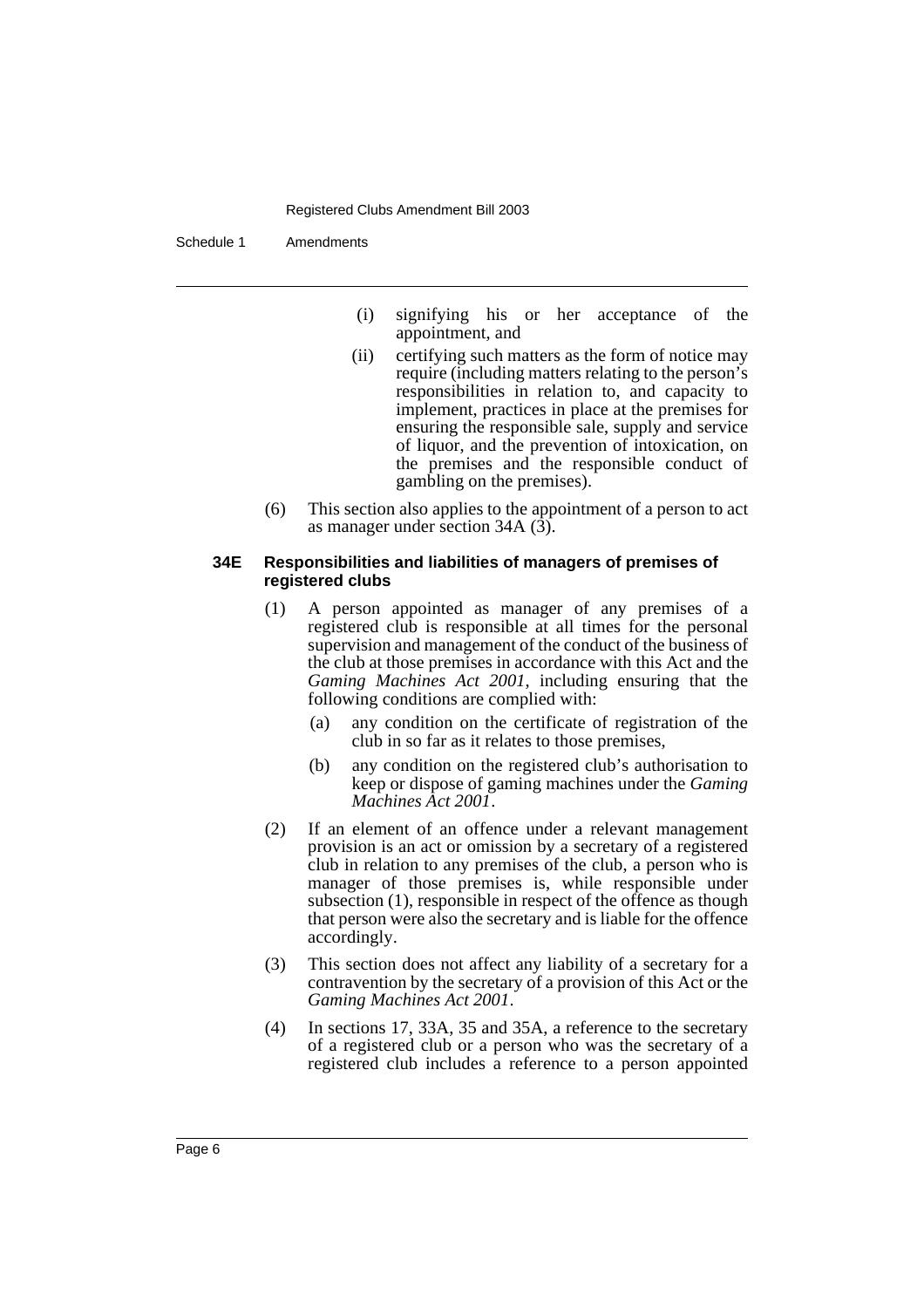Amendments **Amendments** Schedule 1

under section 34A as the manager (or to act as manager) of any premises of a registered club or a person who formerly held such a position, respectively.

- (5) In this section, *relevant management provision* means:
	- (a) a provision of Part 6 (other than section 49) of this Act, or
	- (b) a provision of Division 2, 3 or 4 of Part 4 of the *Gaming Machines Act 2001*, or
	- (c) any other provision of either of those Acts, or the regulations made under those Acts, as is prescribed by the regulations for the purposes of this subsection.

#### **[3] Section 35A Investigations by Director**

Insert "or whether a registered club or member of the governing body or employee of a registered club is complying with the provisions of Part 4A" after "registered club" in section 35A (1).

## **[4] Section 35A (2)**

Omit the subsection. Insert instead:

(2) The Commissioner of Police is to inquire into, and report to the Director on, such matters as the Director may request concerning a person who is the subject of an investigation under this section.

## **[5] Section 35A (3)**

Insert ", or is a member of the governing body of or an employee of a registered club that is the subject of such an investigation," after "under this section".

#### **[6] Section 35A (5)**

Insert after section 35A (4):

(5) A person must not fail to comply with a requirement of the Director contained in a notice under subsection (3).

Maximum penalty (subsection (5)): 20 penalty units.

#### **[7] Section 39 Disclosure of interests of members of governing body of registered club**

Omit the section.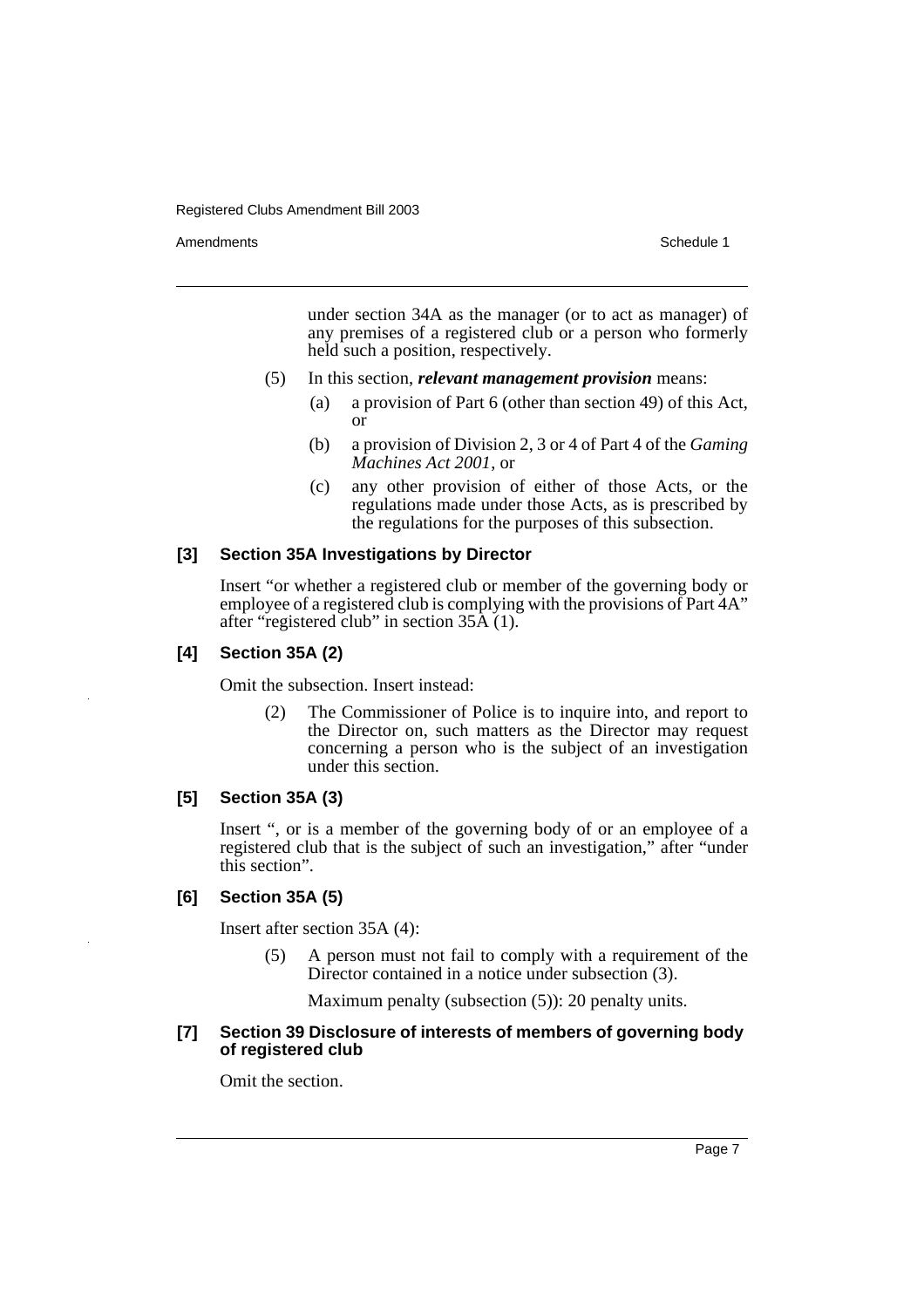Schedule 1 Amendments

**[8] Section 39A Requirement to declare financial interest in hotels**

Omit the section.

#### **[9] Part 4A**

Insert after Part 4:

# **Part 4A Accountability of registered clubs**

## **Division 1** Interpretation

## **41B Definitions**

(1) In this Part:

*close relative* of a person means:

- (a) a parent, child, brother or sister of the person, or
- (b) a spouse of the person or of a person referred to in paragraph (a), or a person with whom the person or a person referred to in paragraph (a) has a de facto relationship (within the meaning of the *Property (Relationships) Act 1984*).

*contract* includes commercial arrangement.

*gift* includes money, hospitality or discounts.

*land* of a registered club means any land owned or occupied by the club.

*top executive* of a registered club means a person who is one of the five highest paid employees of the club at each separate premises of the club.

(2) A reference in this Part to a matter being approved by the governing body of a registered club is a reference to the matter being approved at a meeting of the governing body of the registered club at which a majority of the votes cast supported the approval.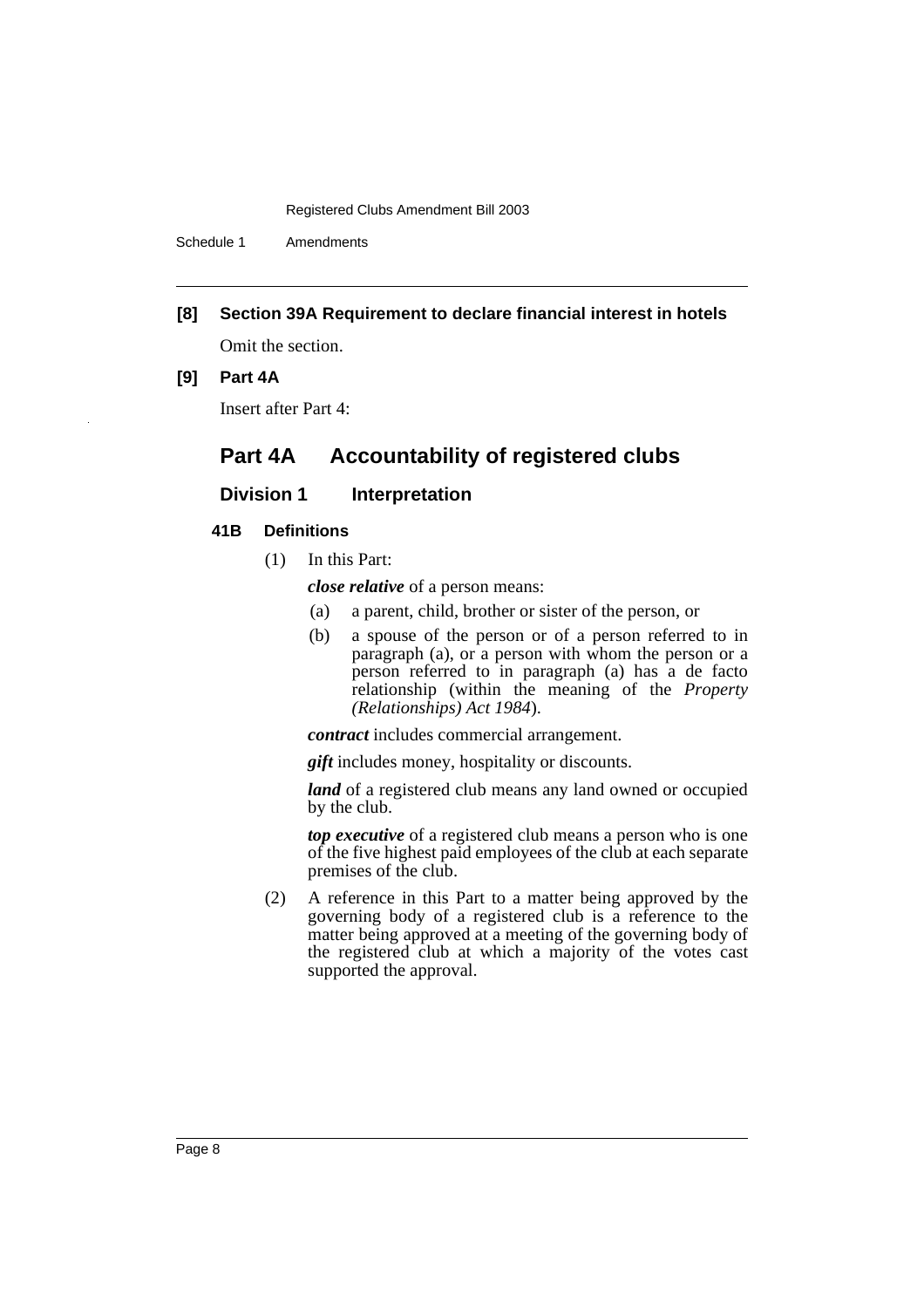Amendments **Amendments** Schedule 1

## **Division 2 Disclosure of interests of members of governing body and employees of registered clubs**

#### **41C Disclosure of interests in contracts**

(1) A member of the governing body of a registered club (other than a co-operative) who has a material personal interest in a matter that relates to the affairs of the registered club must, as soon as practicable after the relevant facts have come to the member's knowledge, declare the nature of the interest at a meeting of the governing body.

Maximum penalty: 50 penalty units.

- (2) It is a defence to a prosecution for an offence against subsection (1) if the defendant establishes that:
	- (a) at the time of the alleged offence there were guidelines prescribed by the regulations and in force under section  $41X$ , and
	- (b) those guidelines included provisions to the effect that the material personal interest concerned was not of a type that was required to be declared under that subsection.
- (3) The provisions of sections 191 (2) and 192 of the *Corporations Act 2001* of the Commonwealth apply to and in respect of a declaration under subsection (1) (with necessary modifications and as if those provisions were a law of this State) in the same way as they apply to and in respect of a notice under section 191 (1) of that Act.

## **41D Declaration of financial interests in hotels**

(1) A member of the governing body of a registered club or top executive of a registered club who, on or after the commencement of this subsection, acquires a financial interest in respect of a hotel must give a written declaration of that interest to the secretary of the club within 14 days after acquiring the interest.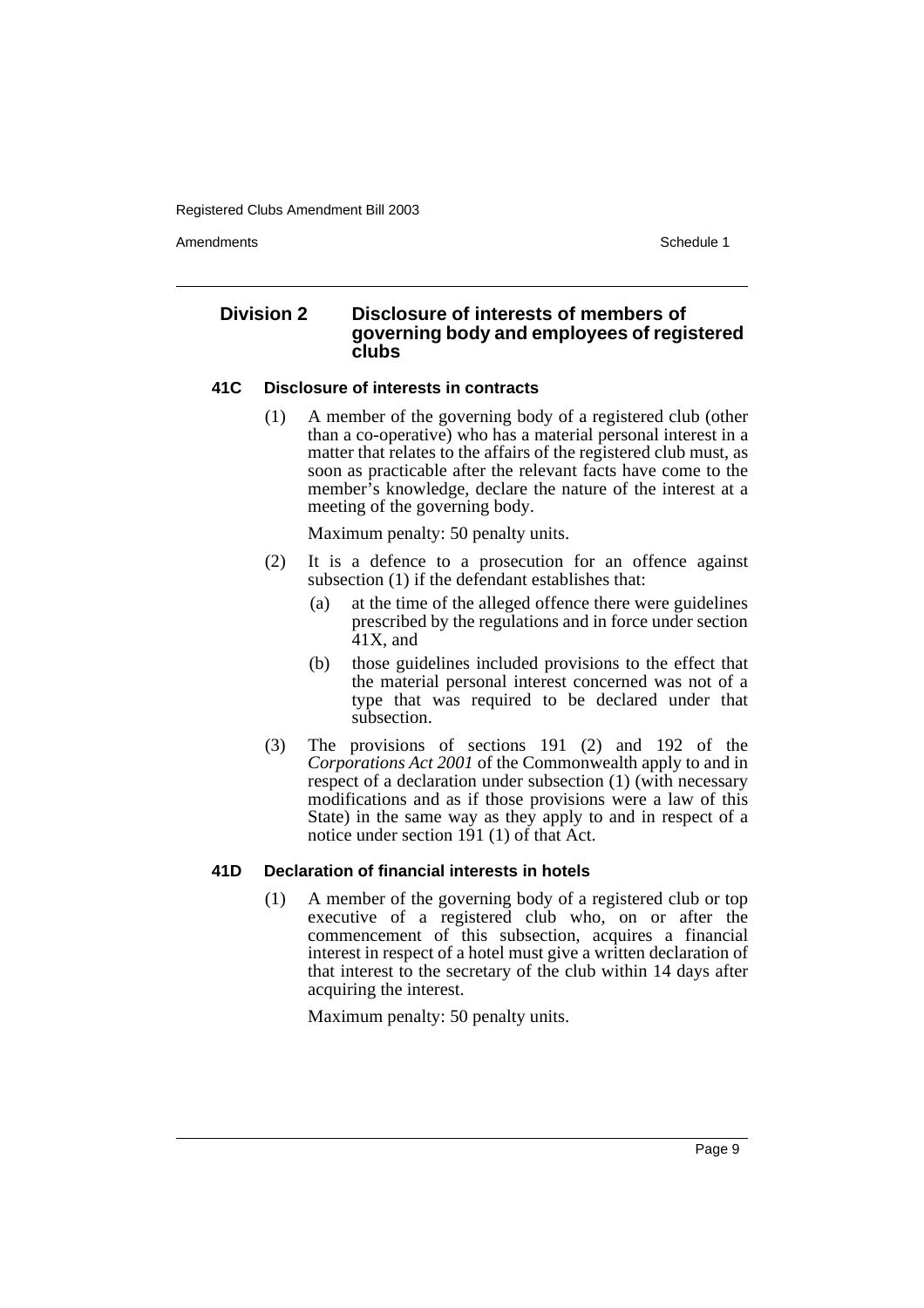Schedule 1 Amendments

(2) A person who, at the commencement of this subsection, is a member of the governing body of a registered club or top executive of a registered club and holds a financial interest in respect of a hotel must give a written declaration of that interest to the secretary of the club within 14 days after that commencement.

Maximum penalty: 50 penalty units.

(3) A person who becomes a member of the governing body of a registered club or top executive of a registered club after the commencement of this section and who, at the time of becoming a member of the governing body or top executive, holds a financial interest in respect of a hotel must give a written declaration of that interest to the secretary of the club within 14 days after becoming a member of the governing body or top executive.

Maximum penalty: 50 penalty units.

- (4) Nothing in subsection (2) or (3) requires a person to declare an interest if the person has already declared the interest and the declaration has been recorded by the club.
- (5) This section does not apply to the secretary of a registered club or a person appointed as manager of any premises of a registered club under section 34A.

**Note.** Section 33A prohibits a secretary of a registered club from holding a hotelier's licence under the Liquor Act 1982 or acquiring any financial interest in respect of a hotel. Section 34E (4) applies section 33A to managers of registered clubs.

## **41E Disclosure of gifts from affiliated bodies**

(1) A member of the governing body of a registered club or a top executive of a registered club must, in accordance with this section, declare any gift received by the member or top executive after the commencement of this section from an affiliated body if the value of the gift exceeds \$500.

- (2) A declaration under this section in relation to a gift must:
	- (a) be in a form approved by the Director, and
	- (b) contain the particulars required by the form, and
	- (c) be submitted to the secretary of the registered club concerned within 14 days of receipt of the gift.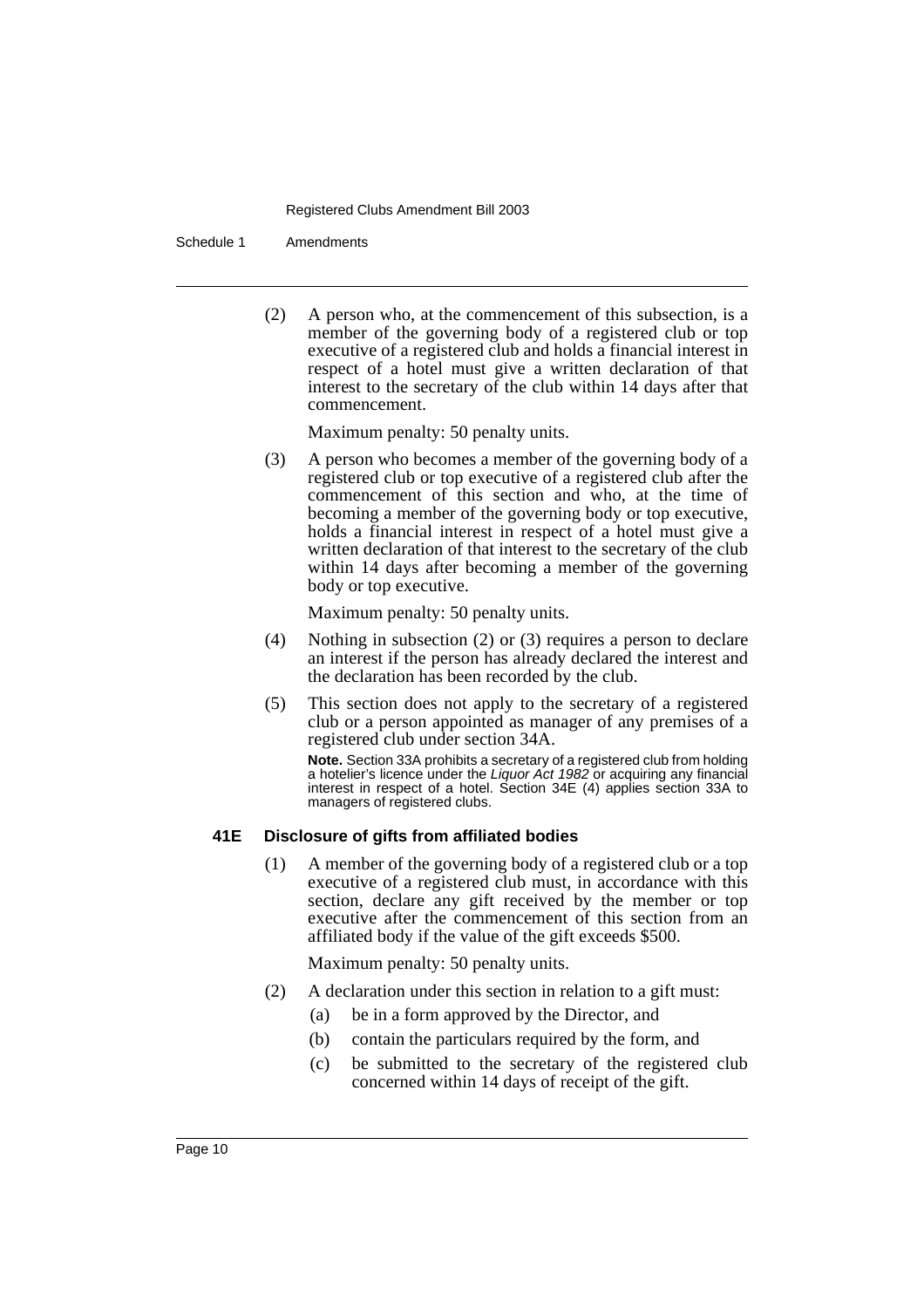Amendments **Amendments** Schedule 1

- (3) It is a defence to a prosecution for an offence against subsection (1) if the defendant establishes that he or she did not know, and could not reasonably be expected to have known, that the body from which the gift was received was an affiliated body.
- (4) In this section, a reference to a gift received from an affiliated body of a registered club is a reference to a gift received from a related body corporate within the meaning of the *Corporations Act 2001* of the Commonwealth, or any other body, that within the period of 12 months immediately preceding the receipt of the gift obtained a grant or subsidy from the club.

#### **41F Disclosure of gifts from persons or organisations with contracts with registered club**

(1) A member of the governing body of a registered club or an employee of a registered club must submit a written return in each year to the club, in accordance with the regulations, declaring any gift received by the member or employee from a person or organisation that is a party to a contract with the club.

- (2) It is a defence to a prosecution for an offence against subsection (1) if the defendant establishes that:
	- (a) at the time of the alleged offence there were guidelines prescribed by the regulations and in force under section 41ZC, and
	- (b) those guidelines included provisions to the effect that the gift concerned was not of a type that was required to be declared in a return under that subsection.
- (3) It is a defence to a prosecution for an offence against subsection (1) if the defendant establishes that he or she did not know, and could not reasonably be expected to have known, that the person or organisation from whom or which the gift was received was a party to a contract with the registered club concerned.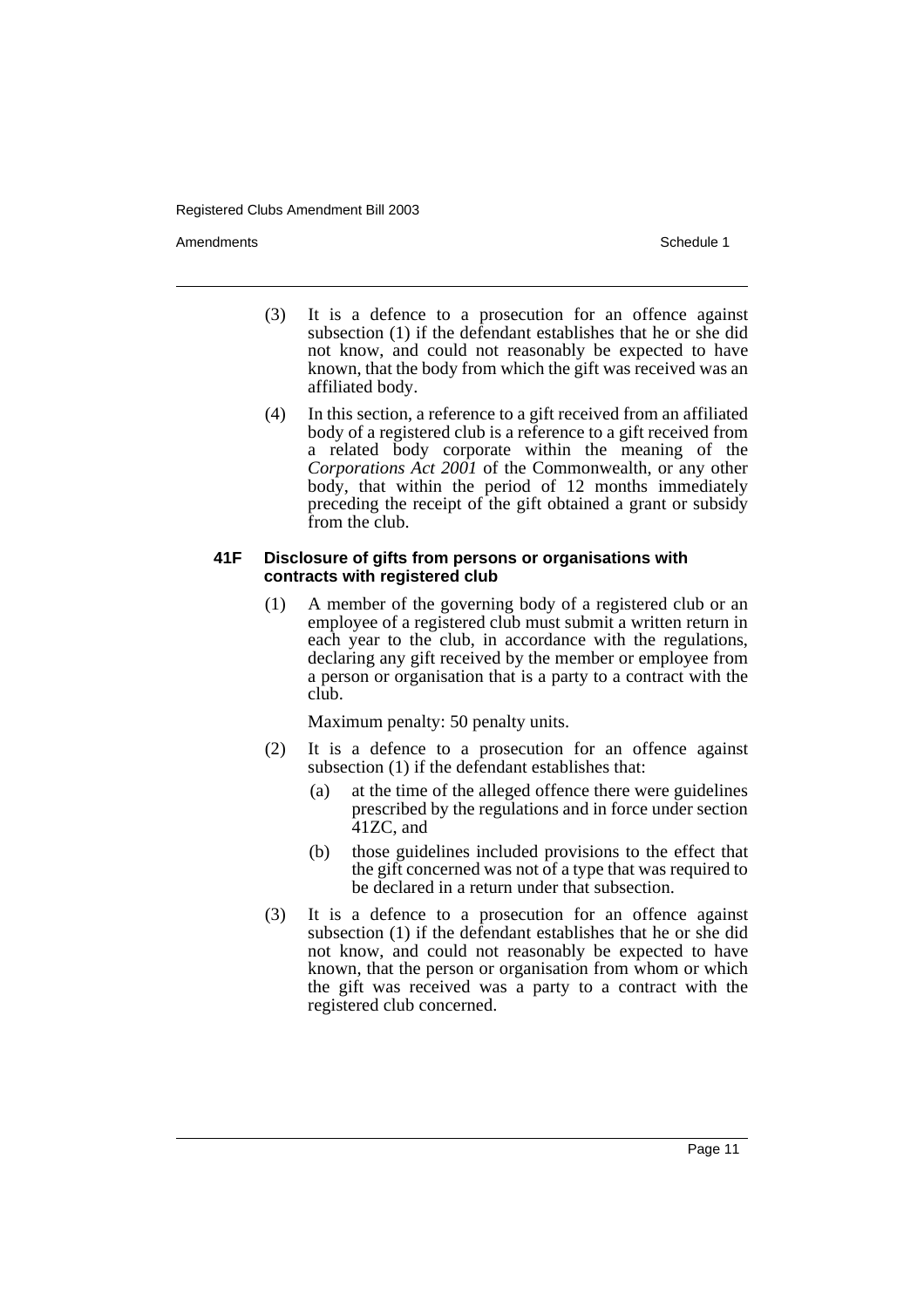Schedule 1 Amendments

## **Division 3 Register of interests and reporting requirements of registered clubs**

#### **41G Secretary to keep register**

The secretary of a registered club must:

- (a) in accordance with the regulations (if any), keep a register of disclosures, declarations and returns made to the club under Division 2 (including a declaration recorded as referred to in section 41D (4)), and
- (b) provide a copy of the register to the Director each year and at other times on the written request of the Director, and
- (c) make the register available for inspection by a member of the club on the written request of the member.

Maximum penalty: 100 penalty units.

## **41H Annual reporting requirements**

- (1) A registered club must, in accordance with the regulations, send to each of its members in written form the following information in relation to each financial year of the club ending after the commencement of this section:
	- (a) disclosures, declarations and returns received by the club under Division 2 during the reporting period,
	- (b) the number of top executives of the club (if any) whose total remuneration for the reporting period (comprising salary, allowances and other benefits) falls within each successive \$10,000 band commencing at \$100,000,
	- (c) details (including the main purpose) of any overseas travel during the reporting period by a member of the governing body of the club or an employee of the club in the person's capacity as a member of the governing body or employee, including the costs wholly or partly met by the club for the member of the governing body, employee and any other person connected with any such travel,
	- (d) details of any loan made during the reporting period to an employee of the club if the amount of the loan (together with the amount of any other loan to the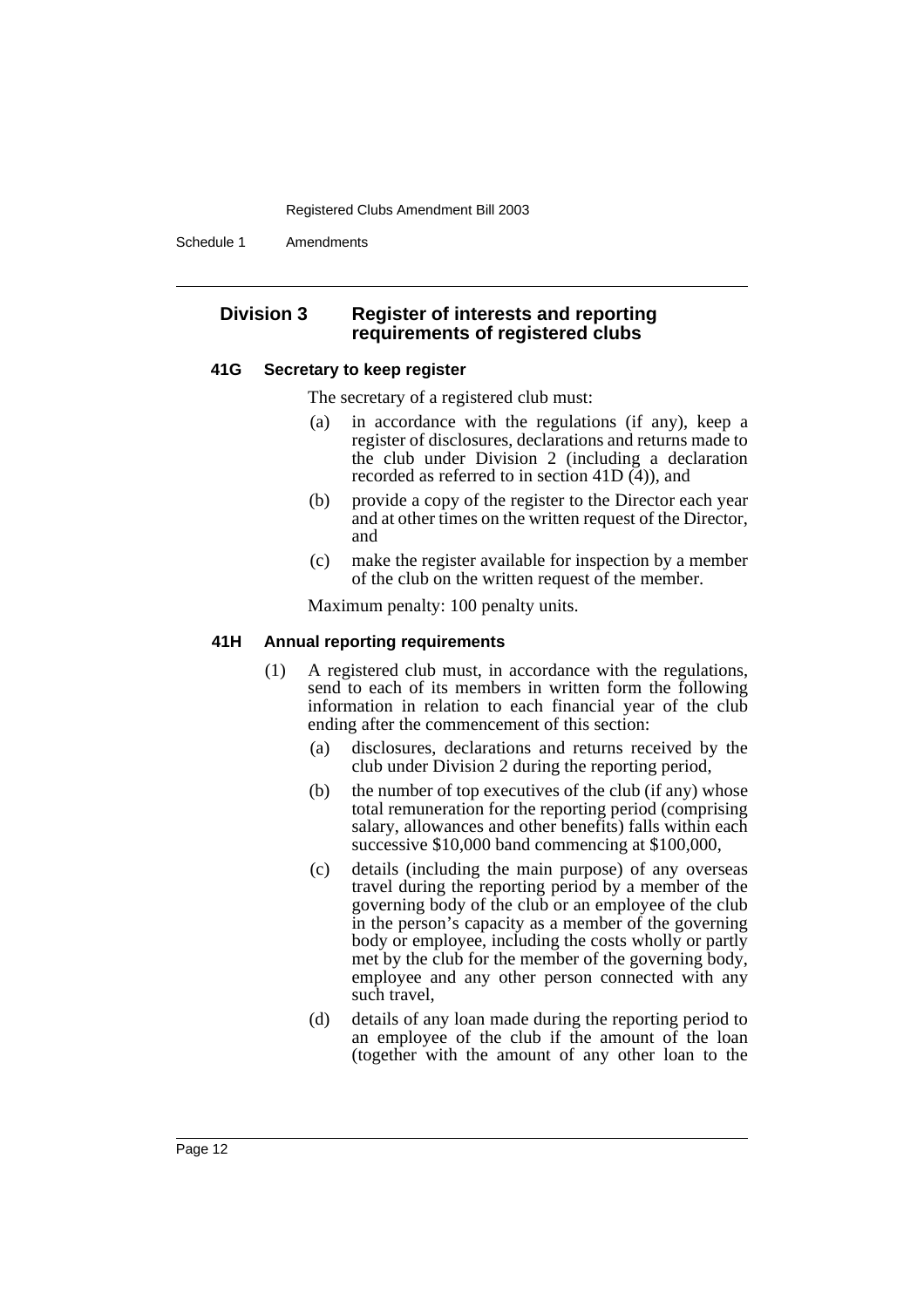Amendments **Amendments** Schedule 1

employee by the club that has not been repaid) is more than \$1,000, including the amount of the loan and the interest rate, if any,

- (e) details of any contract approved during the reporting period under section 41M or of any controlled contract (within the meaning of section  $41\ddot{\mathrm{O}}$ ) entered into by the club within the reporting period,
- (f) the name of any employee of the club who the registered club is aware is a close relative of a member of the governing body of the club or of a top executive of the club and the amount of the remuneration package paid to the employee,
- (g) details of any amount equal to or more than \$30,000 paid by the club during the reporting period to a particular consultant, including the name of the consultant and the nature of the services provided by the consultant,
- (h) the total amount paid by the club during the reporting period to consultants other than amounts required to be included in the report under paragraph (g),
- (i) details of any settlement made during the reporting period with a member of the governing body of the club or an employee of the club as a result of a legal dispute and the amount of any associated legal fees incurred by the member or employee that were or are to be paid by the club, unless the disclosure of such information would be in breach of any confidentiality provision agreed to by the club,
- (j) details of any legal fees (not referred to in paragraph (i)) paid by the club on behalf of a member of the governing body of the club or an employee of the club,
- (k) the total amount of the profits (within the meaning of the *Gaming Machine Tax Act 2001*) from the operation of approved gaming machines in the club during the period of 12 months ending on 30 November in the year to which the report relates (*the gaming machine tax period*),
- (l) the amount applied by the club during the gaming machine tax period to community development and support under Part 4 of the *Gaming Machine Tax Act 2001*.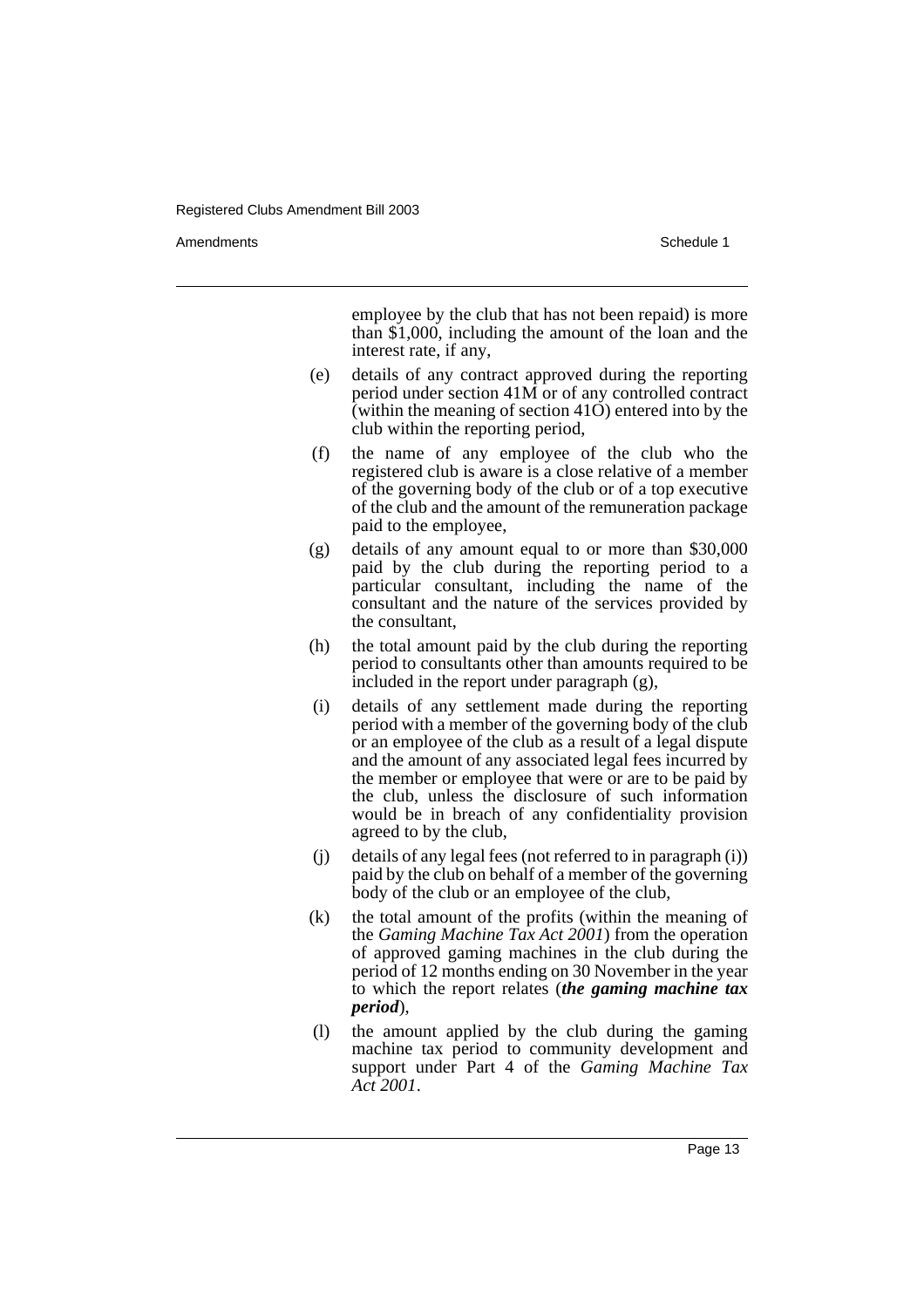Schedule 1 Amendments

- (2) For the purposes of subsection (1) (f), a registered club is to make all reasonable inquiries to ascertain the name of any employee of the club who is a close relative of a member of the governing body of the club or of a top executive of the club.
- (3) In this section, *reporting period* means the relevant financial year of the registered club in relation to which the information is provided.

#### **41I Exhibition on premises of registered club of certain disclosures**

- (1) If a declaration is made at a meeting of the governing body of a registered club under section 234 (1) of the *Co-operatives Act 1992* or section 41C of this Act, the registered club must cause particulars of the declaration (including the name of the member of the governing body who made the declaration and the nature of the interest declared):
	- (a) to be exhibited in a conspicuous position on the premises of the club within 48 hours after the declaration is made, and
	- (b) to be so exhibited for a continuous period of not less than 14 days.
- (2) A registered club must, within 1 month after its annual general meeting (*the latest meeting*), lodge with the secretary of the Board a copy of all particulars required to be exhibited in accordance with subsection (1) during the period commencing on the day of the annual general meeting of the club that last preceded the latest meeting and ending on the day of the latest meeting.

Maximum penalty: 10 penalty units.

# **Division 4 Contracts with registered club**

## **41J Disposal of land of registered club**

- (1) A registered club must not dispose of any land of the club unless:
	- (a) the disposal has first been approved at a general meeting of the ordinary members of the club at which a majority of the votes cast supported the approval, and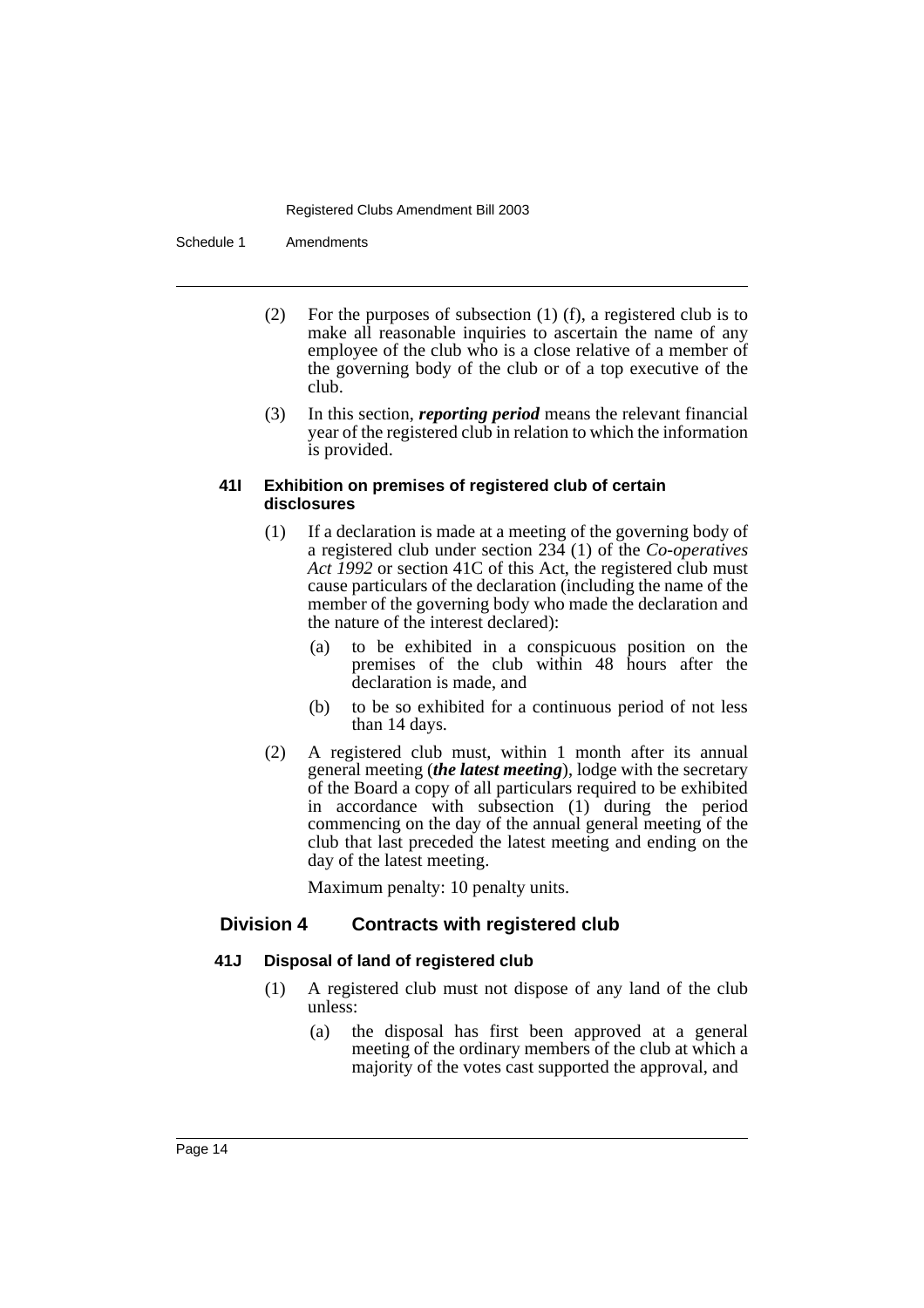Amendments **Amendments** Schedule 1

- (b) the disposal is by way of public auction or open tender conducted by an independent real estate agent or auctioneer (subject to the requirements of any other Act or law), and
- (c) in the case of a sale of land, the club has first obtained a valuation of the land from an independent registered real estate valuer within the meaning of the *Valuers Registration Act 1975*.
- (2) In this section, *disposal of land* by a registered club includes:
	- (a) the granting by the club of a lease or licence of the land, or an easement over the land, for a period of more than 3 years (including any option to renew), or
	- (b) the granting by the club of an option to buy the land, or
	- (c) the termination by the club of a lease or licence held over land by the club or the granting by the club of a sublease or sublicence over land.

#### **41K Contracts in which member of governing body or top executive has interest**

- (1) A registered club must not enter into a contract with a member of the governing body of the club or a top executive, or with a company or other body in which such a member or top executive has a pecuniary interest, unless the proposed contract is first approved by the governing body of the club.
- (2) Subsection (1) does not apply to a pecuniary interest if there are guidelines prescribed by the regulations and in force under section 41ZC at the time the relevant contract is entered into that include provisions to the effect that pecuniary interests of the type concerned are not pecuniary interests to which that subsection applies.
- (3) Before entering into a contract, a registered club must make all reasonable inquiries to ensure that the provisions of subsection  $(1)$  are not contravened.
- (4) When making any such inquiries as to whether a party to the proposed contract is or is not a person, company or body referred to in subsection (1), a registered club is entitled to rely on a statutory declaration from the party to the proposed contract (or, in the case of a company or other body that is a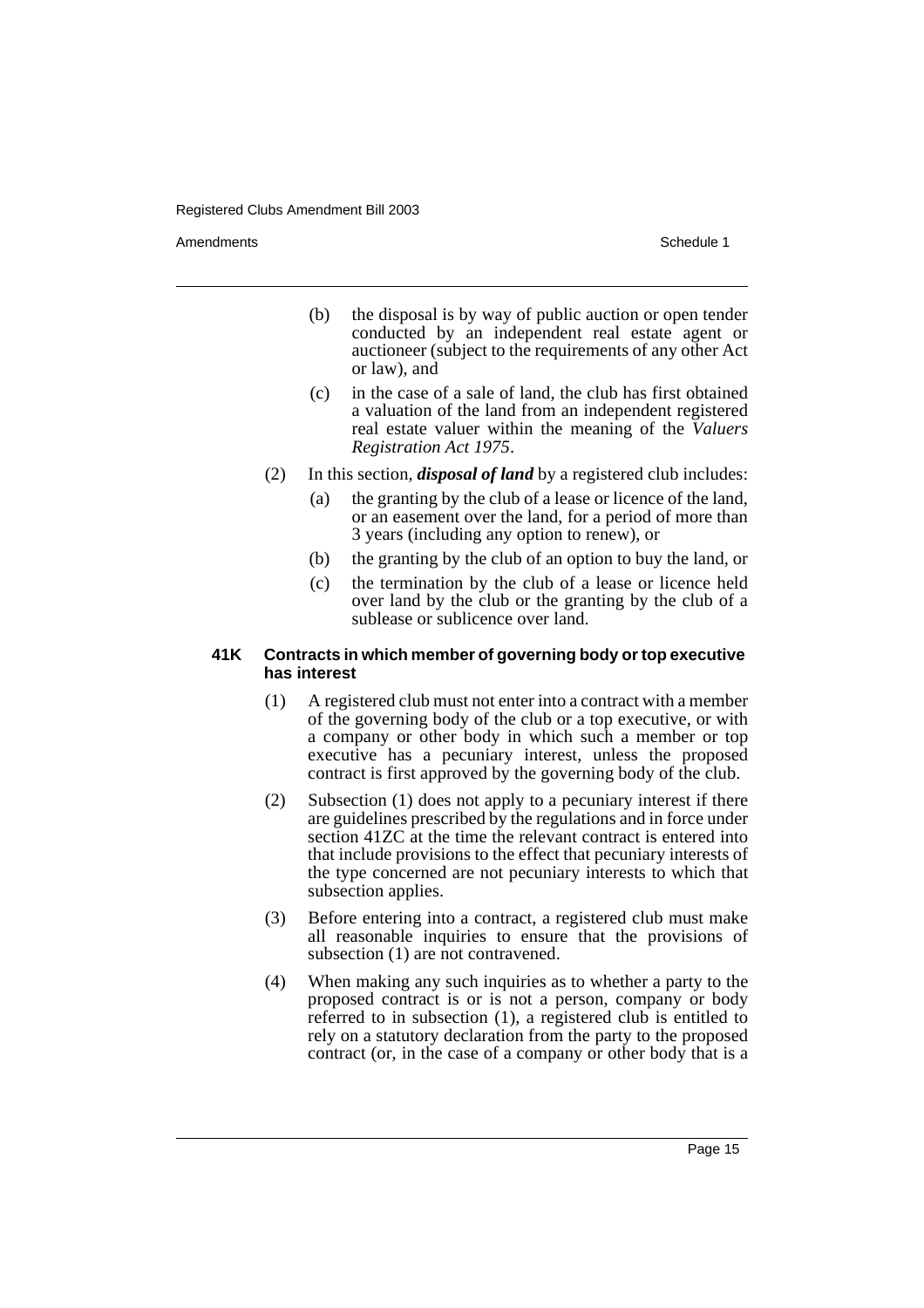Schedule 1 Amendments

party to the proposed contract, from the chief executive officer of the company or body) that the party is or is not such a person, company or body.

(5) This section is subject to sections 41L, 41M and 41N.

## **41L Contracts with secretary, manager, close relatives and others**

- (1) A registered club must not enter into a contract with any of the following:
	- (a) the secretary of the club, a manager appointed under section 34A for any premises of the club or any other person prescribed by the regulations for the purposes of this section,
	- (b) any close relative of a person referred to in paragraph (a),
	- (c) a company or other body in which a person referred to in paragraph (a) or (b) has a controlling interest.
- (2) For the purposes of this section:
	- (a) a person referred to in subsection  $(1)$  (a) is taken to have a controlling interest in a company or body if the person's interest in the company or body, when added to the interest in the company or body held by one or more close relatives of the person, is a controlling interest in the company or body, and
	- (b) a close relative of a person referred to in subsection (1) (a) is taken to have a controlling interest in a company or body if the relative's interest in the company or body, when added to the interest in the company or body held by any other close relative or relatives of the person, is a controlling interest in the company or body.
- (3) For the purposes of this section, a person has, or persons have, a *controlling interest* in a company or body if the person has, or persons have, the capacity to determine the outcome of decisions about the financial and operating policies of the company or body.
- (4) Before entering into a contract, a registered club must make all reasonable inquiries to ensure that the provisions of subsection (1) are not contravened.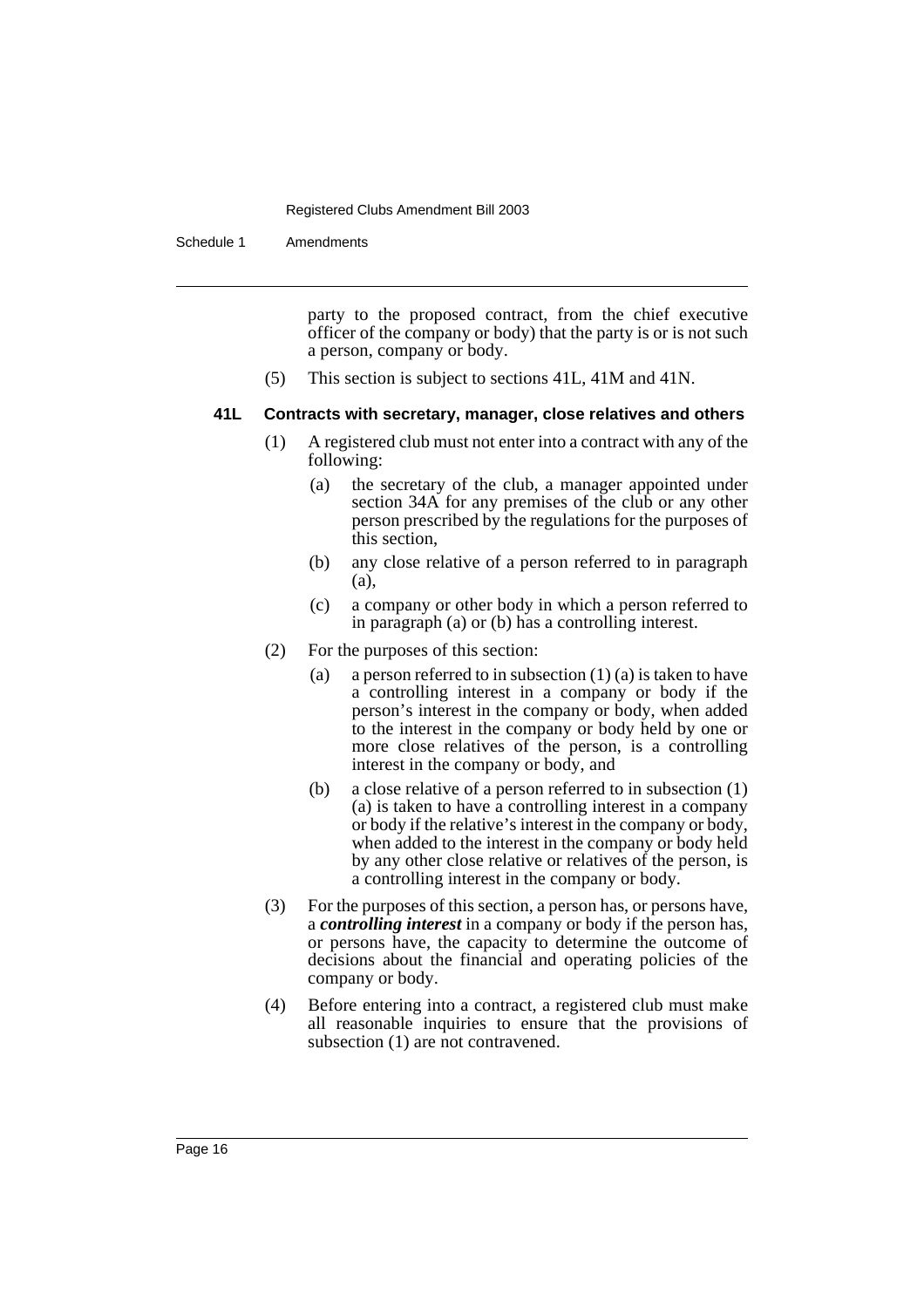Amendments **Amendments** Schedule 1

(5) When making any such inquiries as to whether a party to the proposed contract is or is not a person, company or body referred to in subsection (1), a registered club is entitled to rely on a statutory declaration from the party to the proposed contract (or, in the case of a company or other body that is a party to the proposed contract, from the chief executive officer of the company or body) that the party is or is not such a person, company or body.

#### **41M Remuneration of top executives**

A registered club must not enter into a contract for the remuneration by the club of a top executive of the club unless the proposed contract has first been approved by the governing body of the club.

#### **41N Loans to members of governing body and employees**

- (1) A registered club must not lend money to a member of the governing body of the club.
- (2) A registered club must not lend money to an employee of the club unless:
	- (a) the amount of the proposed loan (together with the amount of any other loan to the employee by the club that has not been repaid to the club) is  $$10,000$  or less, and
	- (b) the proposed loan has first been approved by the governing body of the club.
- (3) Subsection (2) (a) does not apply to any amount of money lent to the employee in accordance with the terms and conditions of the employee's contract of employment with the registered club.

## **41O Controlled contracts**

- (1) In this section, *controlled contract* means:
	- (a) a contract referred to in section 41K, or
	- (b) any other contract to which a registered club is a party that is prescribed by the regulations, or is of a class of contracts prescribed by the regulations, for the purposes of this section.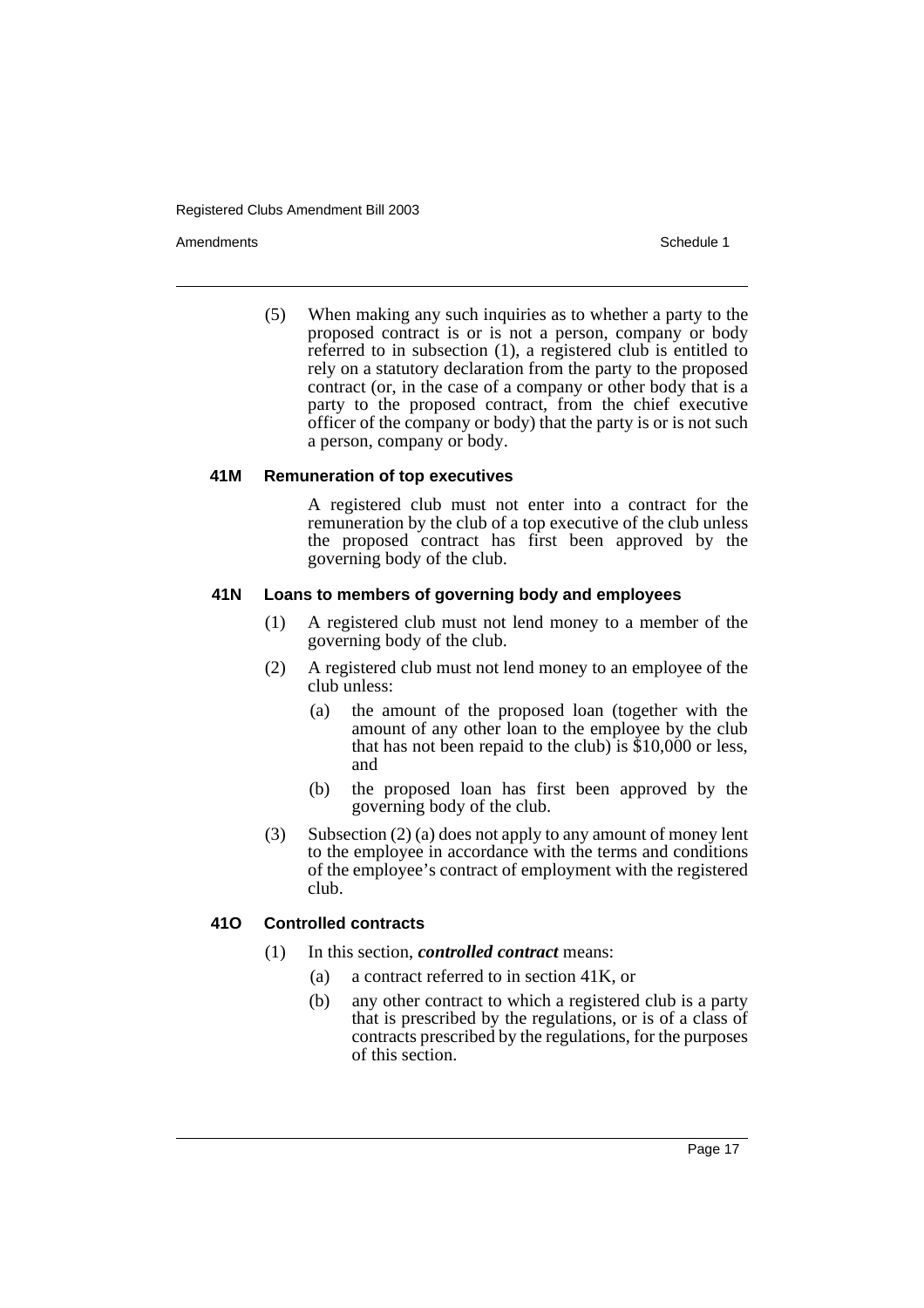Schedule 1 Amendments

- (2) A controlled contract entered into by a club is taken to include the terms and conditions (if any) prescribed by the regulations in relation to the type of controlled contract concerned.
- (3) A registered club must, within 14 days of entering into a controlled contract, provide a copy of the contract to the Director.
- (4) This section does not extend to a contract entered into before the commencement of this section.

## **41P General provisions**

- (1) Nothing in this Division (except section 41M), applies to the following:
	- (a) a contract of remuneration of a member of the governing body of a registered club as such a member,
	- (b) a contract of employment between a registered club and an employee of the club,
	- (c) honorariums paid to members of the governing body of a registered club or employees of a registered club.
- (2) Nothing in this Division renders a contract void or illegal.

## **Division 5 Enforcement provisions**

#### **41Q Director may apply for orders in relation to disposal of land of registered club**

- (1) If land of a registered club is disposed of otherwise than in accordance with section 41J, the Director may make an application to the Supreme Court for an order in relation to the disposition of the land.
- (2) In determining an application under subsection (1), the Supreme Court may make such of the following orders as it thinks fit if it is of the opinion that the disposal of the land has not been generally to the benefit of the members of the registered club:
	- (a) an order declaring a contract for the disposal of the land void,
	- (b) where the land had been owned by the club when it was disposed of, an order directing that the land be transferred back to the registered club,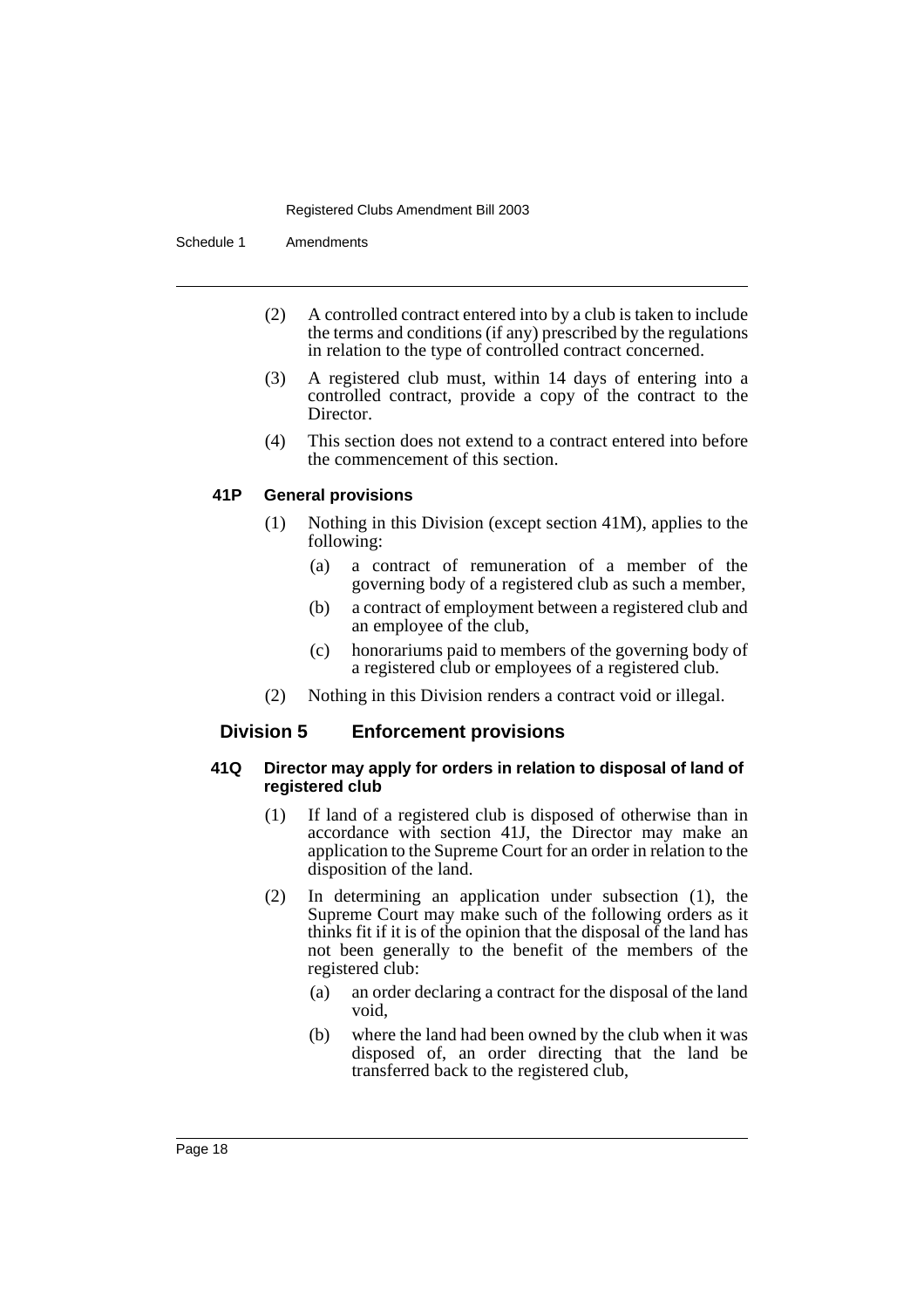Amendments **Amendments** Schedule 1

- (c) an order directing the payment of an amount or a further amount in relation to the disposal of the land by the person to whom the club disposed of the land or any person who benefited from the disposal of the land,
- (d) such other orders as the Supreme Court considers necessary or appropriate in the circumstances.
- (3) The Supreme Court is not to make an order under this section that, in the opinion of the Supreme Court:
	- (a) would unfairly and materially prejudice an interest or right of a person who acted in good faith and with no reasonable grounds to suspect that the disposal of the land concerned was in contravention of this Act, or
	- (b) would result in the extinguishment of an interest in the land (without proper compensation) held by a person who had no knowledge that the land had been disposed of in contravention of this Act or no means of preventing the disposal of the land.

#### **41R Termination of certain contracts**

- (1) This section applies to the following contracts (other than a contract for the disposal of land of a registered club):
	- (a) a contract that was entered into by a registered club in contravention of a provision of Division 4,
	- (b) a contract that is subject to a term or condition prescribed by the regulations referred to in section 41O if a party to the contract is failing, or has failed, to comply with the term or condition.
- (2) If the Director is of the opinion that a contract is a contract to which this section applies, the Director may serve on each party to the contract a notice in writing affording the party an opportunity to show cause within 14 days why the contract should not be terminated.
- (3) The notice is to specify the provision of Division 4 that the Director considers has been contravened or the term or condition of the contract that the Director considers is not being, or has not been, complied with.
- (4) A party to the contract may, within the period specified in the notice, arrange with the Director for the making of submissions as to why the contract should not be terminated.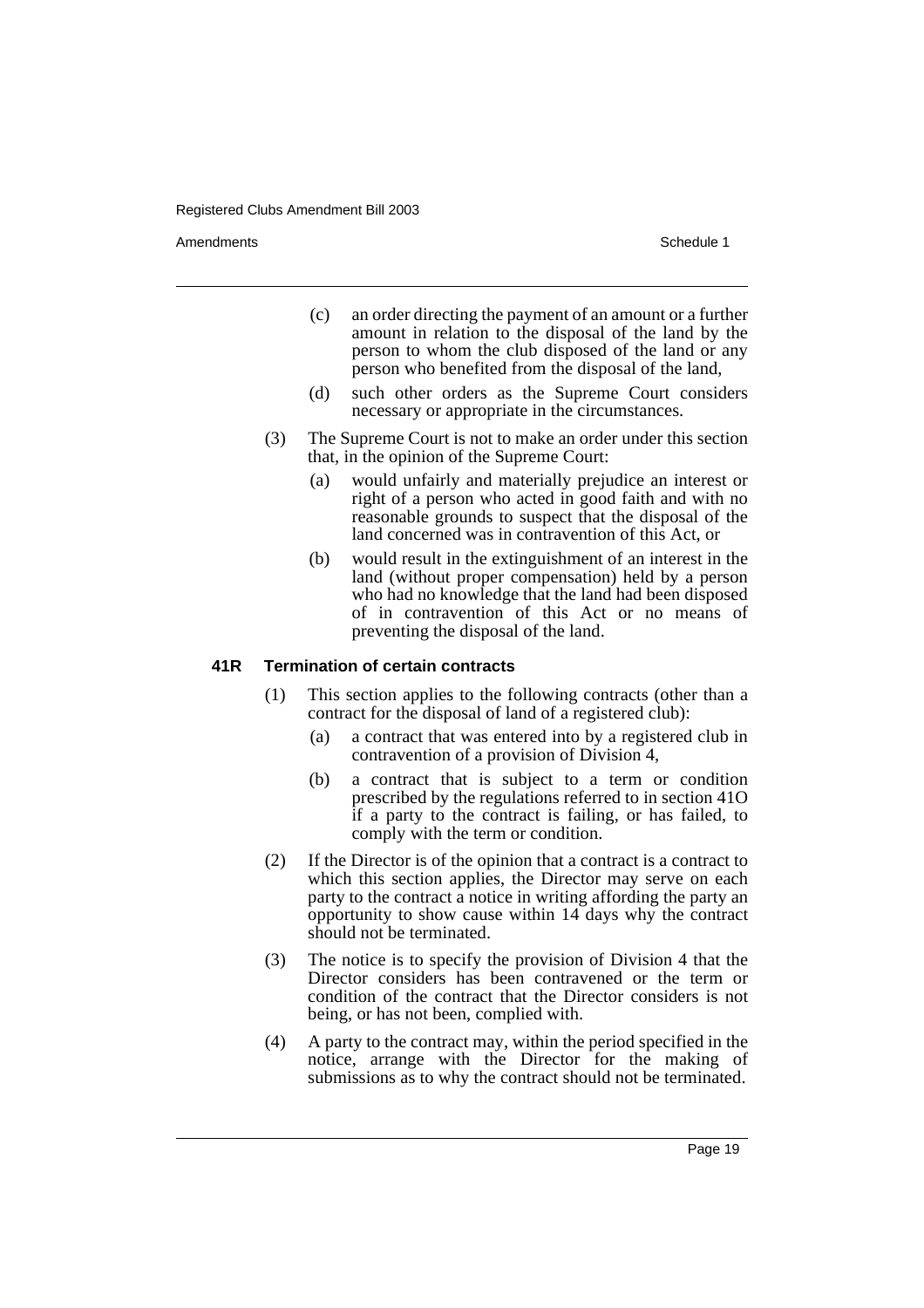Schedule 1 Amendments

- (5) After considering any submissions so made, the Director may, by notice in writing served on each party to the contract, declare that the contract will be terminated on a day specified in the notice.
- (6) A contract the subject of a notice under subsection (5) is terminated by force of this section at and from the date specified in the notice for the termination of the contract.
- (7) The Director is not to issue a notice under subsection (5) if the Director considers that the registered club concerned may be affected adversely by the termination of the contract.
- (8) The Director may take action under this section in relation to a contract whether or not proceedings have been instituted against any person with respect to the purported contravention of Division 4, or purported failure to comply with a term or condition of the contract, that the Director believes is the ground for taking the action.
- (9) This section extends to a contract entered into by a registered club before the commencement of this section if the club would have contravened a provision of Division 4 by entering into the contract after that commencement and so extends as if the contract was entered into in contravention of the provision.

#### **41S Effect of termination**

If a contract is terminated in accordance with this Division:

- (a) the termination does not affect a right acquired, or a liability incurred, before that termination by a person who was a party to the contract, as a result of the performance before that termination of any obligation imposed by the contract, and
- (b) no liability for breach of contract is incurred by a person who was a party to the contract by reason only of that termination, and
- (c) neither the Crown nor the Director incurs any liability by reason of that termination.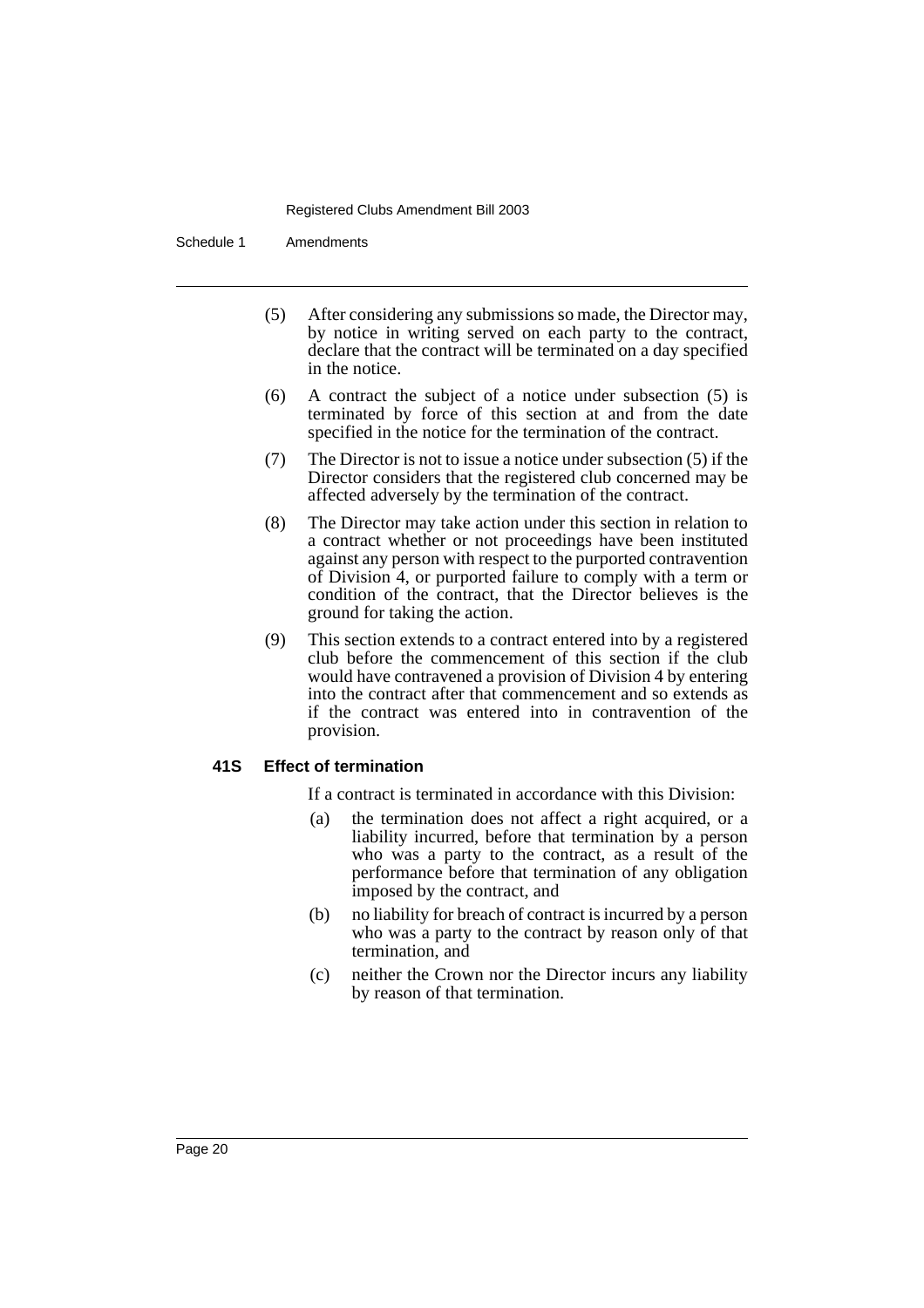Amendments **Amendments** Schedule 1

## **41T Offence of giving effect to terminated contract**

Subject to section 41S (a), a party to a contract terminated in accordance with this Division must not give any further effect to any part of the contract.

Maximum penalty: 20 penalty units.

#### **41U Notification to top executives and defence**

- (1) When a person becomes a top executive of a registered club, the registered club must, as soon as practicable, give written notice to the person informing the person that he or she is a top executive and has responsibilities under this Part.
- (2) It is a defence to a prosecution for an offence against section 41D or 41E (1) in respect of a person who is a top executive of a registered club if the person establishes that at the time the offence was committed:
	- (a) the person had not received a notice under subsection (1) from the club, and
	- (b) the person could not reasonably have been expected to know that he or she was a top executive of the club without having received such a notice.

#### **41V Offences by secretary and members of governing body of registered club in relation to contracts**

If a registered club contravenes, whether by act or omission, any provision of Division 4 or section 41U (1), the club is not guilty of an offence but each person who is the secretary of the club, a member of the governing body of the club or a close associate of the club is guilty of an offence punishable on conviction by a maximum penalty of 100 penalty units unless the person satisfies the court that:

- (a) the club contravened the provision without the knowledge actual, imputed or constructive of the person, or
- (b) the person was not in a position to influence the conduct of the club in relation to its contravention of the provision, or
- (c) the person, if in such a position, used all due diligence to prevent the contravention by the club.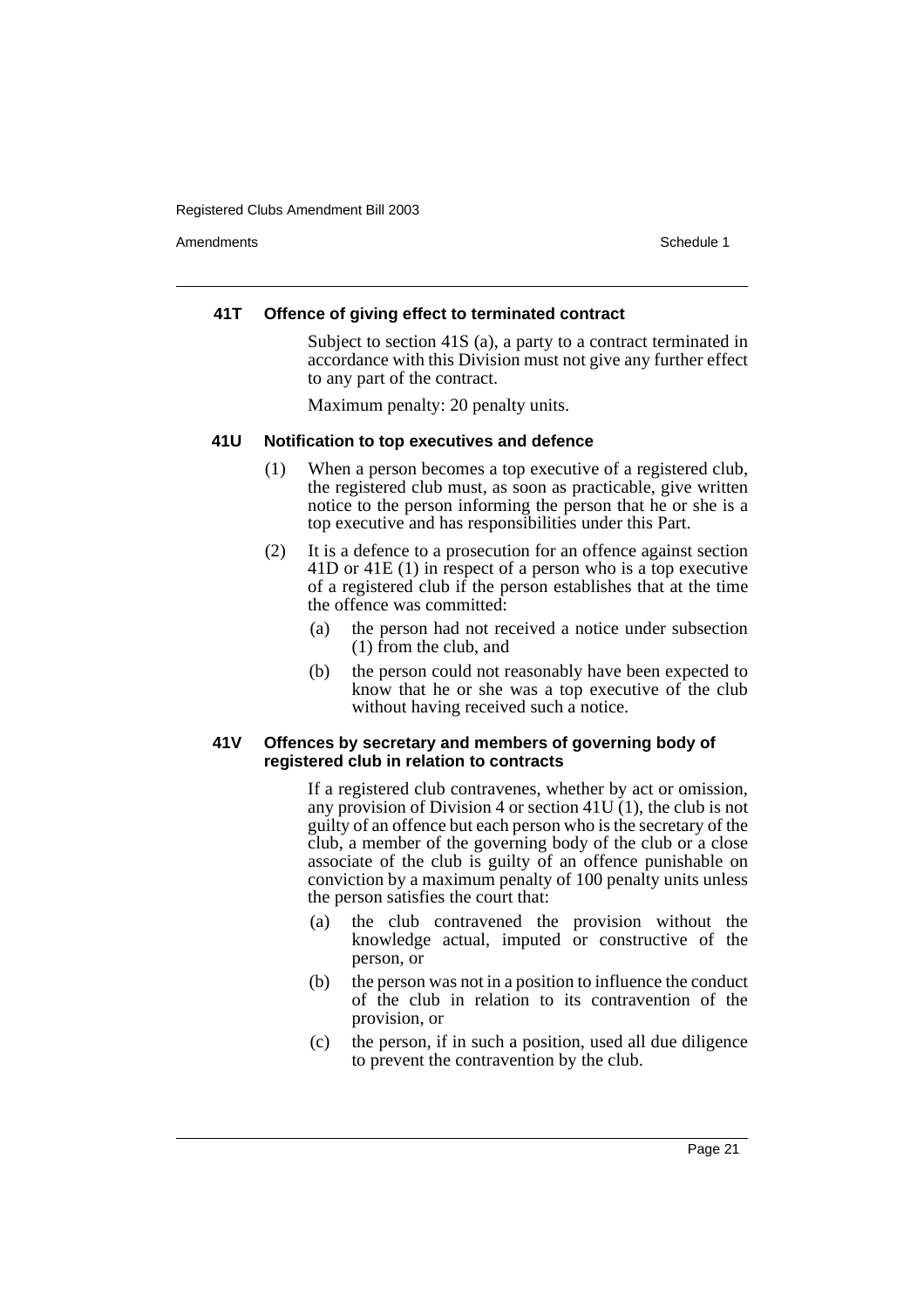Schedule 1 Amendments

## **Division 6 Inquiries in relation to registered clubs**

#### **41W Definition**

In this Division:

*inquiry* means an inquiry that is held under section 41X.

#### **41X Inquiry may be held**

- (1) For the purposes of investigating an allegation about any corrupt or other improper conduct in relation to a registered club, the Director may arrange for the holding of an inquiry to be presided over by a person appointed by the Director.
- (2) The Director is to determine the following:
	- (a) the matters that are to be the subject of an inquiry,
	- (b) the procedures to be adopted at an inquiry (including whether the inquiry is to be held in public or in private),
	- (c) the time within which the person presiding at the inquiry is required to report to the Director on the findings of an inquiry.
- (3) The matters that may be the subject of an inquiry may include matters relating to the termination of employment of members of staff of a registered club.
- (4) Evidence may be taken on oath or affirmation at an inquiry, and for that purpose:
	- (a) the person presiding at the inquiry may require a person appearing at the inquiry who wishes to give evidence to take an oath or to make an affirmation in a form approved by the person presiding, and
	- (b) a member of staff of the Department of Gaming and Racing may administer an oath or affirmation to a person so appearing at the inquiry.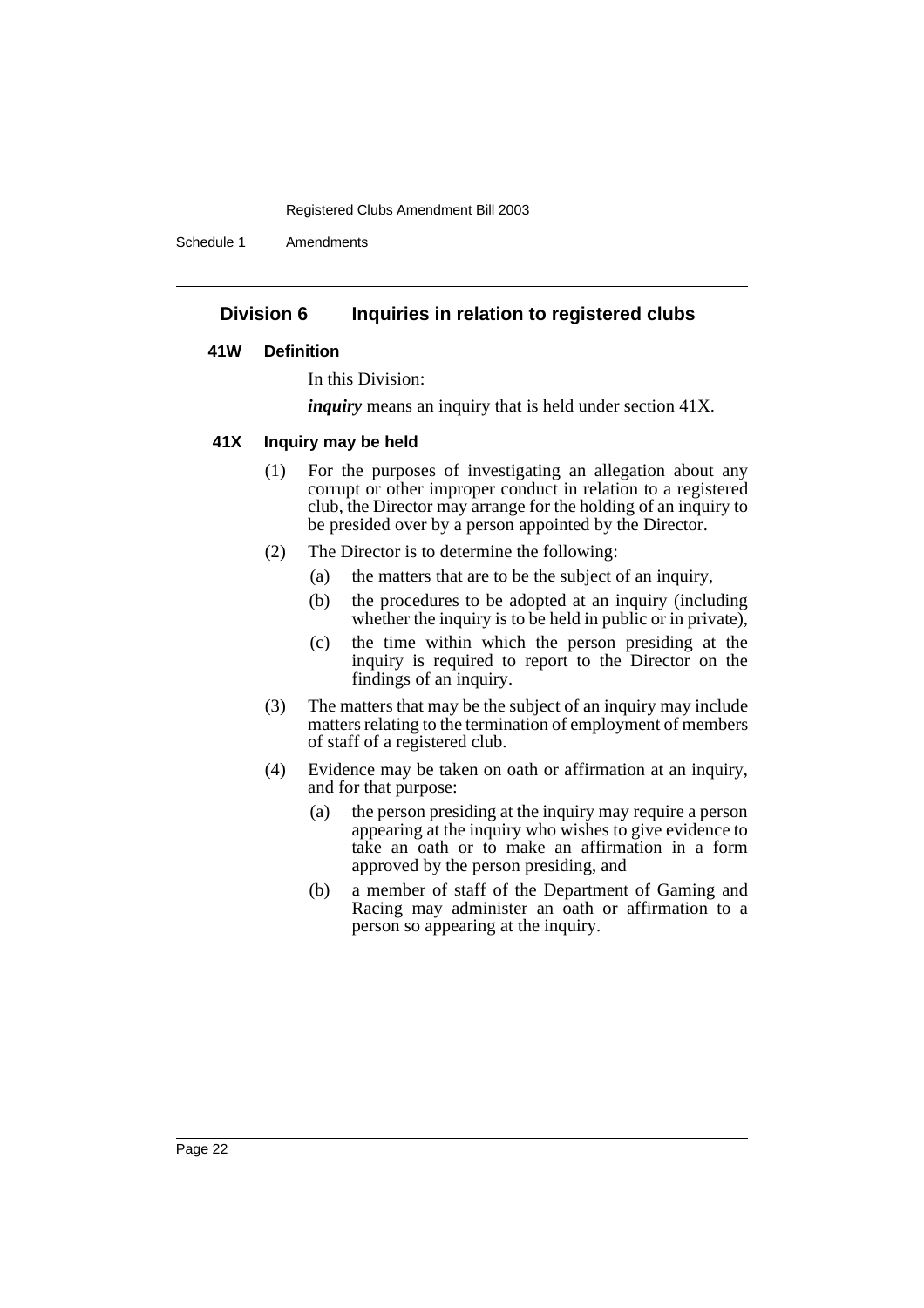Amendments **Amendments** Schedule 1

(5) The person presiding at an inquiry is not bound by the rules or practice of evidence and may inform himself or herself on any matter in such manner as the person considers appropriate.

#### **41Y Nature of inquiry**

- (1) The person presiding at an inquiry:
	- (a) has the powers, authorities, protections and immunities conferred on a commissioner by Division 1 of Part 2 of the *Royal Commissions Act 1923*, and
	- (b) if the person is a Judge of the Supreme Court, or is a legal practitioner of at least 7 years' standing whose instrument of appointment to preside at the inquiry expressly so provides, has the powers and authorities conferred on a commissioner by Division 2 of Part 2 of the *Royal Commissions Act 1923* (except for section 17 (4) and (5)).
- (2) The *Royal Commissions Act 1923* applies to any witness summoned by or before the person presiding at an inquiry (except for section 13 and, subject to subsection  $(1)$  (b), Division 2 of Part 2).

## **41Z Findings of inquiry and referral of certain matters**

- (1) The person presiding at an inquiry is required to report to the Director on the findings of the inquiry (including any information obtained in the course of the inquiry).
- (2) If the Director is satisfied that any matter contained in the report:
	- (a) relates or may relate to a breach of a law of the State (including this Act) or of another State or Territory or the Commonwealth, or
	- (b) constitutes or may constitute grounds for taking proceedings of any kind (including a complaint under this or any other Act) against a registered club,

the Director may refer the matter to a law enforcement agency or to any other person or body who may have an interest in the matter.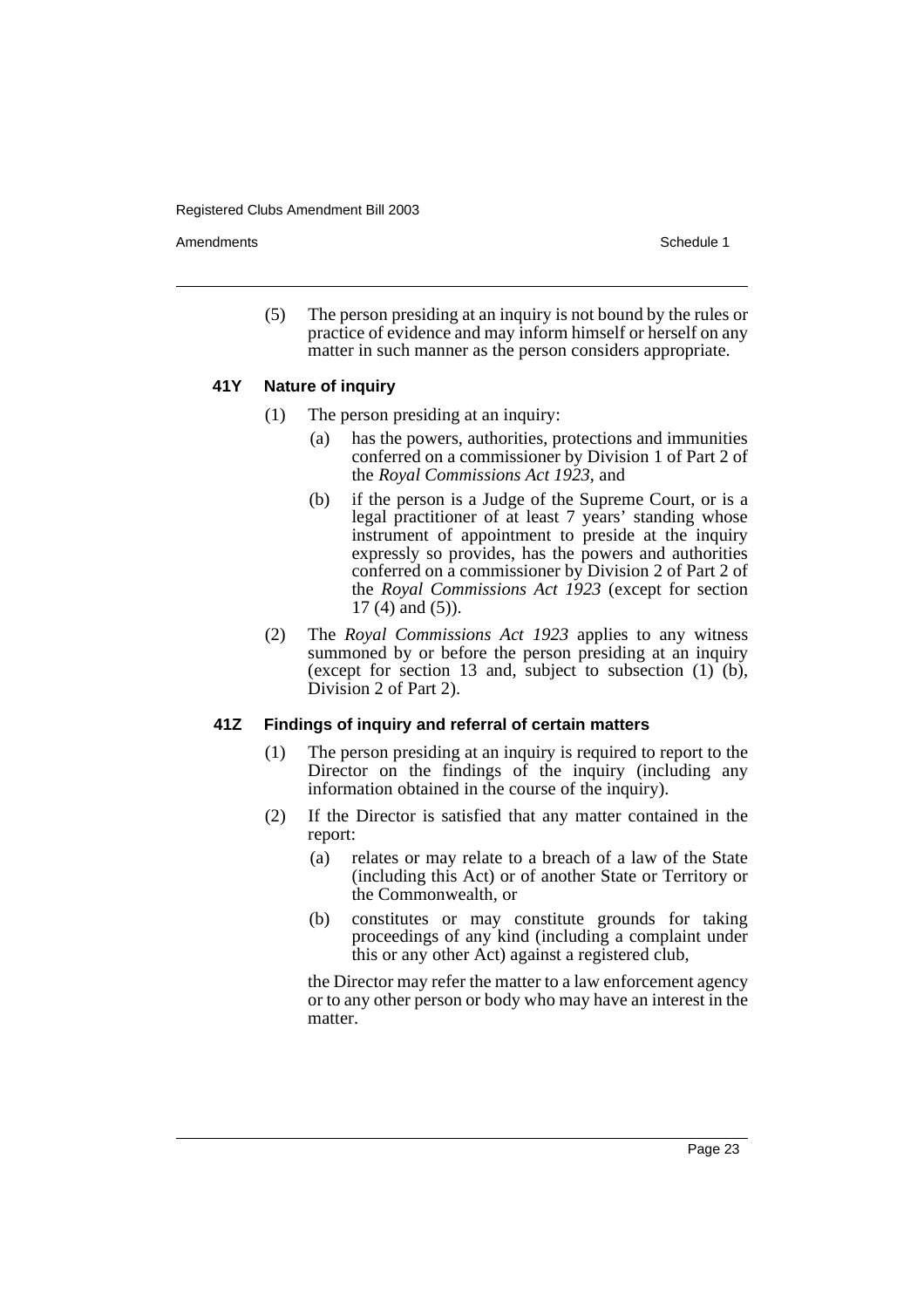Schedule 1 Amendments

(3) In this section:

*law enforcement agency* has the same meaning as in section 12A of the *Royal Commissions Act 1923*.

#### **41ZA Orders in relation to registered clubs**

- (1) The Director may, if satisfied that the findings of an inquiry justify doing so, make either or both of the following orders:
	- (a) an order requiring the registered club that is the subject of the inquiry to provide each member of the club with information about the findings of the inquiry within such time as is specified in the order,
	- (b) an order requiring the club to hold an election of the governing body of the club within such time as is specified in the order.
- (2) A registered club must comply with any such order.

Maximum penalty: 100 penalty units.

(3) An order under this section has effect despite any other provision of this Act or the rules of the registered club concerned.

# **Division 7 Ancillary provisions**

## **41ZB Regulations for purposes of Part**

The regulations may make provision for or with respect to the following:

- (a) the period to which a return under section 41F is to relate and the form and manner of making any such return,
- (b) the method of determining the value of a gift for the purposes of Division 2,
- (c) exemptions from any of the provisions of this Part.

## **41ZC Guidelines**

(1) The regulations may prescribe guidelines for or with respect to determining what constitutes an interest to be declared under section  $\overline{41C(1)}$ , a gift to be disclosed under section  $41F$ (1) or a pecuniary interest to which section  $41K(1)$  applies.